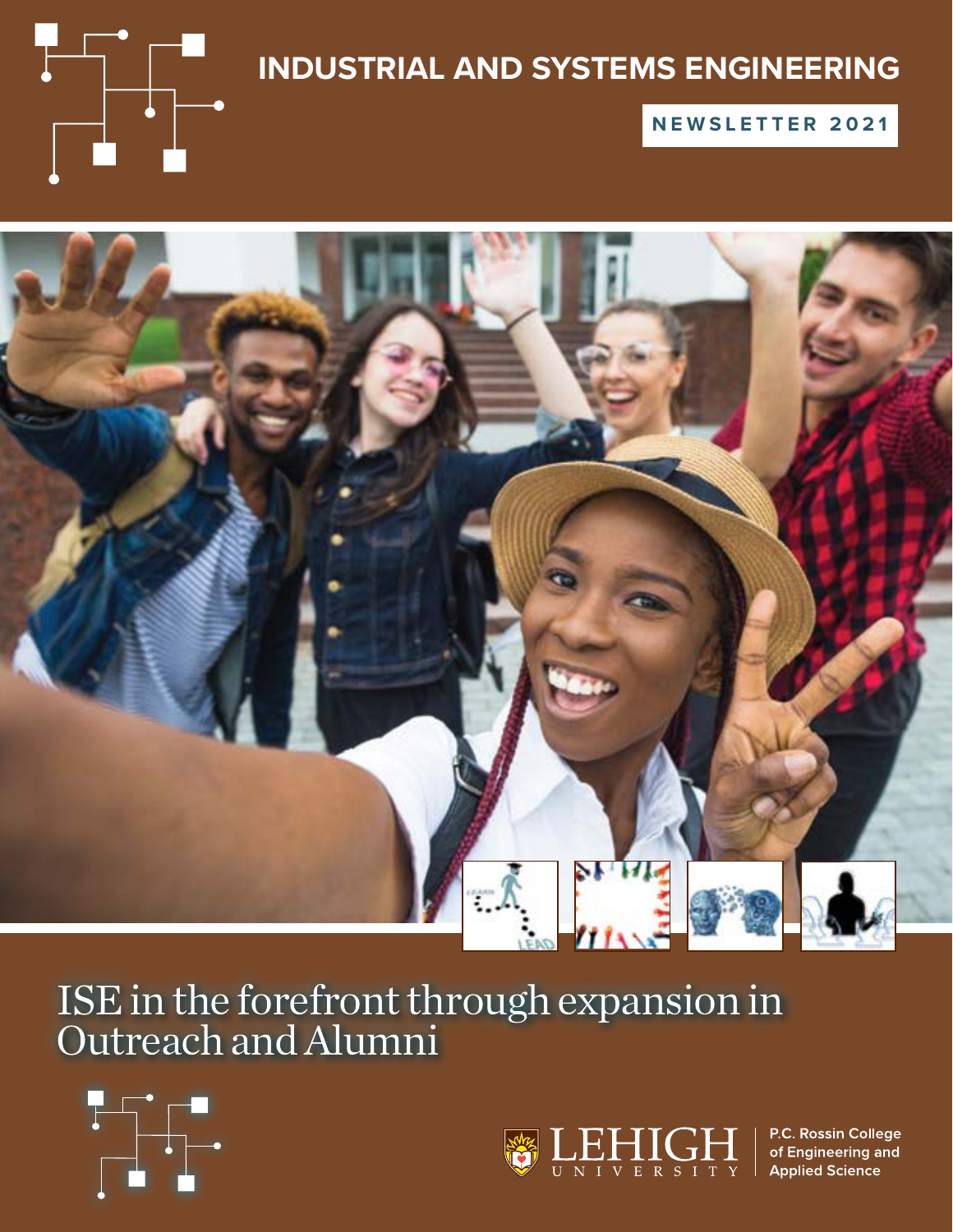#### ISE NEWS









**INSIDE THIS ISSUE PAGE PAGE**

### **ISE DEPARTMENT NEWSLETTER FALL 2021**

ISE DEPARTMENT CHAIR Luis Nunes Vicente

ASSOCIATE CHAIR Derya Pamukcu

EDITOR Sheila Dorney

DESIGN Mountain Hawk Design + Print Center

### ISE ADVISORY COUNCIL

Karyn Librader '95 Chair Ralph Bohnenberger '89 Past Chair Kevin Dehoff '85 Chuck Coxhead '88 Scott DeNegre '05G '11Ph.D. Lisa Farnin '84 Ira Feinberg '69 Jack Kloeber '77, '88G Jennifer Lakefied '91 Geoffrey O'Connell '89 Chris Riemann '87 Richard Wasch '71, '73G, Past Chair Rob Weisstuch '85 Kathleen Zanowic '85

### **ISE DEPARTMENT STAFF**

DEPARTMENT AND GRADUATE **COORDINATOR** Lori D'Nicuola

COMMUNICATIONS SPECIALIST / UNDERGRADUATE COORDINATOR Sheila Dorney

IT CLIENT SUPPORT COORDINATOR Mark Motsko

HSE COORDINATOR Linda Wismer

INDUSTRIAL AND SYSTEMS ENGINEERING DEPARTMENT Lehigh University 200 West Packer Avenue Bethlehem, PA 18015 610-758-4050

### **READER FEEDBACK:**

Please send comments to the editor, Sheila Dorney at skd220@lehigh.edu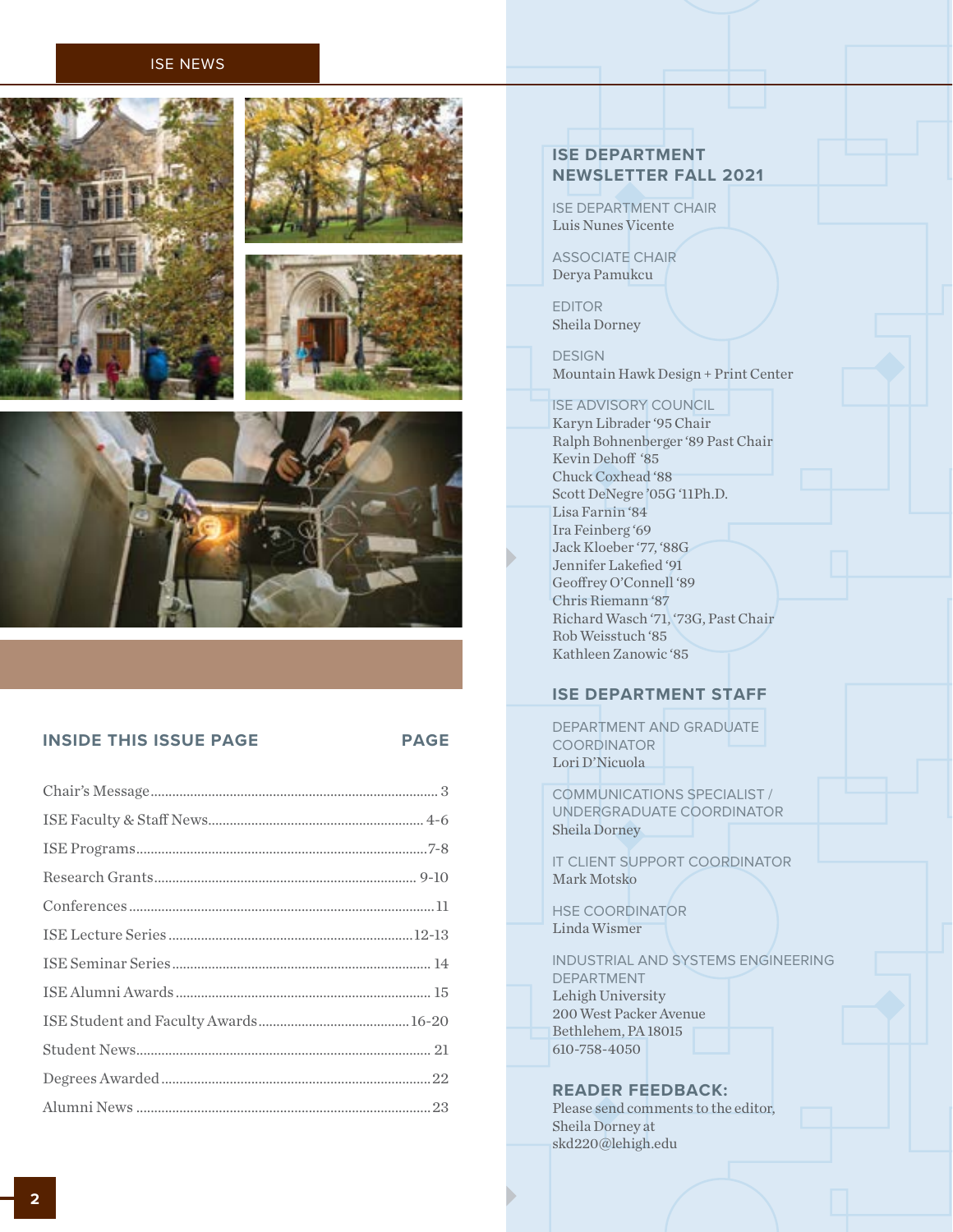<span id="page-2-0"></span>Dear Lehigh ISE Community,

I hope that summer 2021 allowed you some time for leisure and getting together with family and friends that we missed for so long.

The ISE faculty and staff are delighted to be back on Lehigh's beautiful campus at Mohler Lab engaging with our students and preparing them for a successful and meaningful academic year.

The ISE Department is thriving and we have exciting news in personnel and accomplishments.

Professor and Director of Graduate Studies, **Frank E. Curtis** won the prestigious 2021 Lagrange Prize in Continuous Optimization jointly given by the Mathematical Optimization Society (MOS) and the Society for Industrial and Applied Mathematics (SIAM). This prize is awarded for outstanding works in the area of continuous optimization and represents extraordinary achievement.

Professor **Tamás Terlaky, George N.** and **Soteria Kledaras '87** Endowed Chair Professor, was inducted a fellow of the International Federation of Operational Research Societies (IFORS). The IFORS Fellow Program is very selective, and Tamás was among the only six 2021 inductees, the only one from the Americas. This fellow distinction is certainly a major accolade.

Professor **Karmel S. Shehadeh** was elected as a Director of Operations Research Division of the Institute of Industrial and Systems Engineers (IISE) for 2021-23. IISE is one of the main institutes or societies of our field, and Karmel will assist with a number of relevant IISE activities and projects, strengthening IISE and bringing additional visibility and reputation to our Department.

We are happy to announce that we have a new Department and Graduate Coordinator, **Lori D'Nicuola**, who started working for us early July 2021. We thank Jennifer Vargas for her dedication to the ISE Department.

Lori was previously an executive assistant at the Stevens Institute of Technology, and her talent and professional engagement are already making an impact!

Last but not the least, I would like to draw your attention to two new programs that have just been launched, and that will be transformative to our Department and Community in so many regards. You will find articles about them in this number of our Newsletter, but let me just briefly describe them to you in my own humble words.

Lehigh ISE Outreach Program (OutreachISE for short). The most recent world events have shown that communicating science is nowadays as important as doing it. As academicians or researchers, we have a societal obligation to expose our findings and knowledge to the public. OutreachISE is an innovative program that will promote the general awareness of our beautiful field and engage undergraduate students in exciting research. OutreachISE will change the language used to address the various communities of prospective students.

Lehigh ISE Alumni Academy (ISE Academy for short). We have a tremendous resource in our Department, our Alumni, and we ought to make better use of it. The ISE Academy will comprehensively engage our former students in our programs of study, our student mentoring activity, and our industrial cooperation, bringing their innovative vision to our classes.

As one of my predecessors said once, your support, suggestions, and observations are critical for making informed decisions about our Department. You all own a little bit of it and it is your sense of ownership that will drive your contribution.

I wish you a continuation of a pleasant and vibrant Fall. Stay healthy, Luis!





**LUIS NUNES VICENTE** ISE Department Chair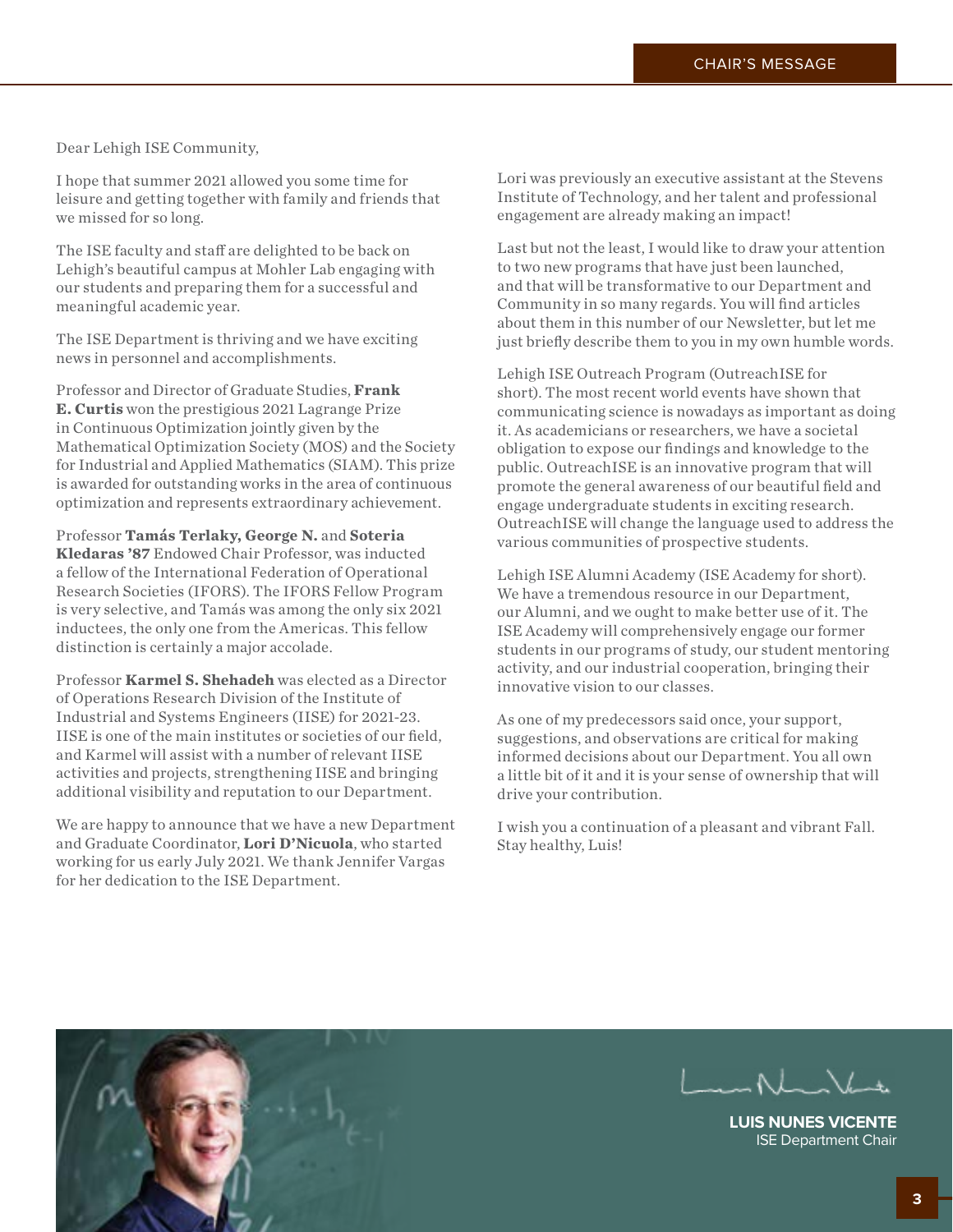# <span id="page-3-0"></span>*news* **ISE FACULTY & STAFF**



*Lehigh ISE Professor Frank E . Curtis wins a major award of two prestigious societies*

**FRANK E. CURTIS**

Industrial and Systems Engineering Professor **Frank E. Curti**s was awarded the 2021 Lagrange Prize in Continuous Optimization, jointly given by the Mathematical Optimization Society (MOS) and the Society for Industrial and Applied Mathematics (SIAM). The Lagrange Prize in Continuous Optimization is awarded every three years for an outstanding contribution in the area of continuous optimization published in the six calendar years prior to the award year.

The ISE Department congratulates Frank for this formidable achievement. **[The Lagrange Prize in](https://evoq-eval.siam.org/prizes-recognition/joint-prizes/detail/lagrange-prize-in-continuous-optimization)  [Continuous Optimization](https://evoq-eval.siam.org/prizes-recognition/joint-prizes/detail/lagrange-prize-in-continuous-optimization)** is a major award MOS and SIAM, which are irrefutably two of the most prestigious societies of optimization and applied mathematics. It has been awarded since 2009, and among past awardees there are famous mathematicians and optimizers such as Emmanuel J. Candès, Roger Fletcher, Jean-Bernard Lasserre, and Francis Bach.

The selection committee awarded Frank E. Curtis and his co-authors Léon Bottou and Jorge Nocedal for the paper L. Bottou, F. E. Curtis, and J. Nocedal, Optimization methods for large-scale machine learning, SIAM Review, 60 (2018) 223–311. Their work provides a foundational and insightful review of optimization methods for large-scale machine learning, including a new perspective for the simultaneous consideration of noise reduction and ill-conditioning and the foundations and analysis of second-order stochastic optimization methods for machine-learning.

The selection committee for the 2021 award consisted of Sven Leyffer (Chair), Argonne National Laboratory; Xiaojun Chen, The Hong Kong Polytechnic University; Etienne de Klerk, Tilburg University; and Philip Gill, University of California, San Diego. The prize was awarded at the 2021 SIAM Annual Meeting held in a virtual format on July 19-23, 2021.

Frank E. Curtis is an Associate Professor and Director of Graduate Studies in the ISE Department. His research spans theory, algorithm design, and numerical computation in the field of continuous mathematical optimization. Frank is also a recipient of the ICS Prize awarded by the INFORMS Computing Society. His research has been supported by the U.S. Department of Energy (including an Early Career award), National Science Foundation, and Office of Naval Research.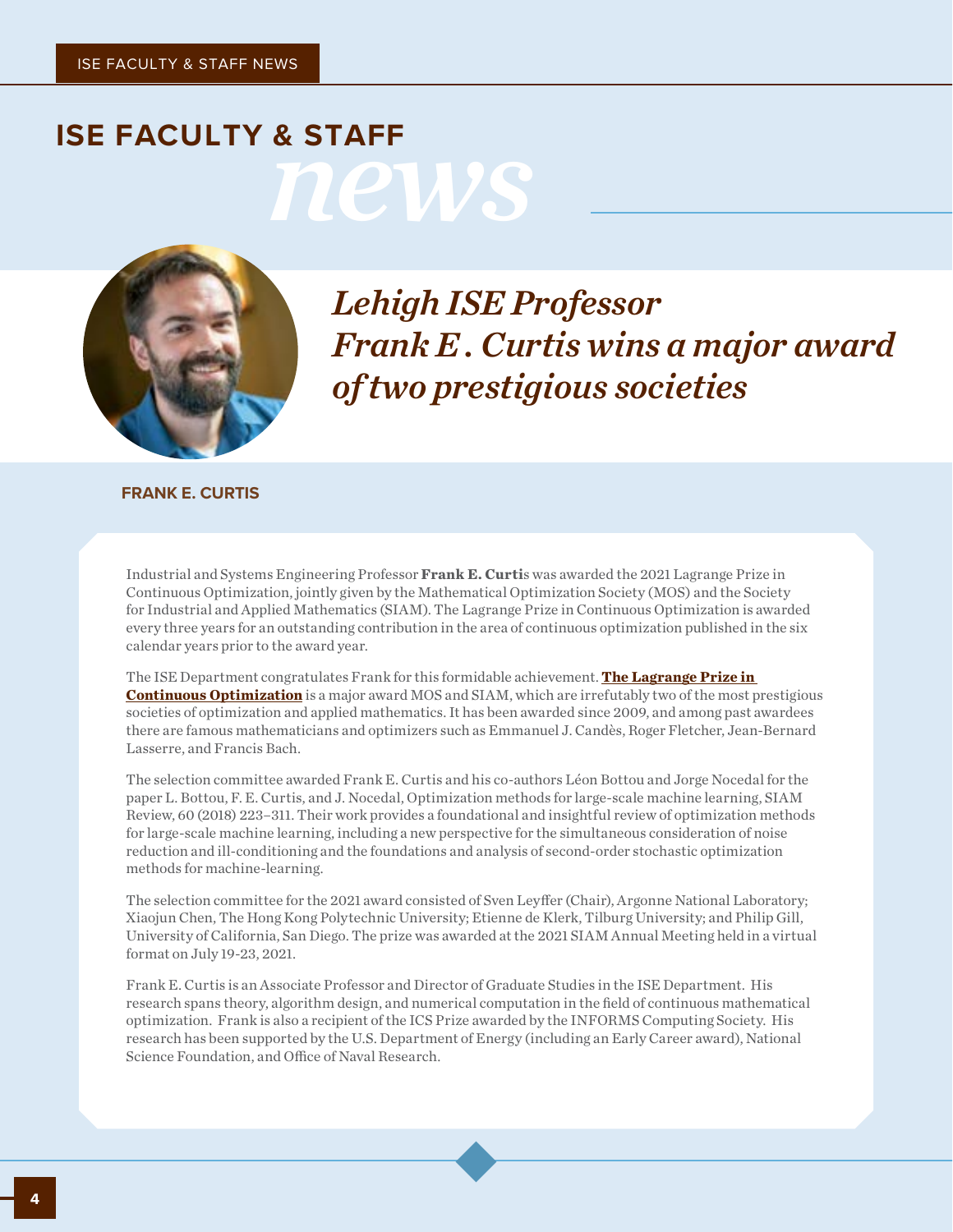

*Lehigh ISE Professor Tamás Terlaky inducted fellow of the International Federation of Operational Research Societies (IFORS)*

### **TAMÁS TERLAKY**

**Tamás Terlaky**, George N. and Soteria Kledaras '87 Endowed Chair Professor, Department of Industrial and Systems Engineering of Lehigh University, has been inducted a fellow of **[IFORS](https://www.ifors.org)**, the International Federation of Operational Research Societies. Founded in 1955, IFORS has a long history and is the only global organization in the Operations Research field.

The **[IFORS Fellows Award](https://www.ifors.org/ifors-fellows/)** serves to recognize a distinguished individual's contribution to international operations research and its communities. The program is very selective, and Professor Tamás Terlaky was among the only six 2021 inductees, the only one from the Americas.

**Professor Terlaky** is a leading optimization expert with four authored books and over 180 scientific papers. He is Founding Editor-in-Chief of the journal Optimization and Engineering, and founder of EUROPT. Currently, **Tamás** is a faculty member of Lehigh's ISE Department that he chaired during 2008-2017. He previously served as Canada Research Chair in Optimization at McMaster University, Founding Director of Canada's first School of Computational Engineering and Science. He received the MITACS Mentorship Award, the Award of Merit of CORS, the Egerváry Award of HORS, the Wagner Prize of INFORMS, and the Outstanding Innovation in Service Science Engineering Award of IISE. He is a Fellow of The Fields Institute, INFORMS, SIAM, and the Canadian Academy of Engineering, and currently serves as Vice President of INFORMS and as Editor in Chief of the Journal of Optimization Theory and Applications.

Terlaky says: *"I am humbled and incredibly honored to be inducted in this distinguished group of IFORS Fellows. Serving our Operations Research communities around the World is a lifetime experience, and I sincerely appreciate the many opportunities the IFORS community provided to me"*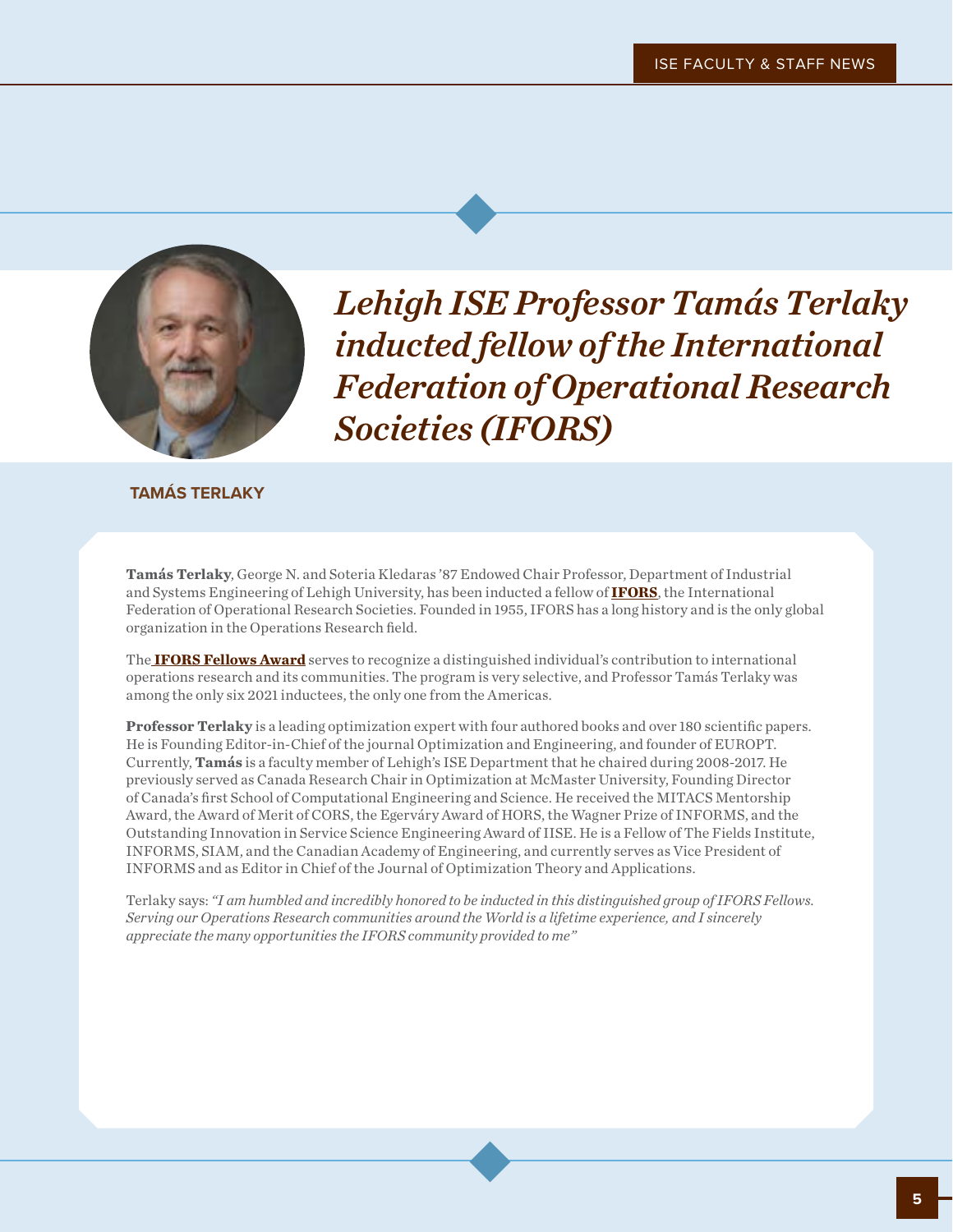### ISE FACULTY & STAFF NEWS



**KARMEL S. SHEHADEH LUIS NUNES VICENTE**

**Lehigh ISE Professor Karmel S. Shehadeh elected as a Director of the IISE Operations Research Division**

ISE Assistant Professor, **Karmel S. Shehadeh** has been elected as a Director of **[Operations Research Division](https://www.iise.org/details.aspx?id=882)** of the **[Institute of Industrial and Systems Engineers](https://www.iise.org/Home/)**  (IISE) for 2021-2023.

IISE is a global organization recognized for advancing, promoting, and uniting the profession of industrial and systems engineers through cutting-edge education, training, research, and development of industrial and systems engineering.

The Operations Research Division applies mathematics and computer programs to solve complex engineering problems. OR members work in a variety of areas such as forecasting, statistical analysis, and simulation.

As a Director of the IISE Operations Research Division, Karmel will assist with the OR division initiatives, support the IISE president and its board members, help to foster diverse and equitable networks that are all inclusive, and work to strengthen the value and impact of ISE professional.

The ISE Department congratulates Karmel on her appointment as a Director of the IISE Operations Research Division.



### **Luis Nunes Vicente was co-recipient of the 2019 Computational Optimization and Applications Best Paper Award**

A paper co-authored by **Luis Nunes Vicente**, Timothy J. Wilmott Endowed Chair Professor and Chair of the Department of Industrial and Systems Engineering of Lehigh University, was granted the 2019 **[Computational](https://www.springer.com/journal/10589)  [Optimization and Applications](https://www.springer.com/journal/10589)** (COAP) Best Paper Award. Each year, the editorial board of COAP selects a paper from the preceding year's publications for the Best Paper Award. Two of the 92 papers published by the journal in 2019 tied for the award. His paper is titled S. Gratton, C. W. Royer, L. N. Vicente, and Z. Zhang, Direct search based on probabilistic feasible descent for bound and linearly constrained problems, Computational Optimization and Applications, 72 (2019) 525-559.

The awarded paper describes a direct-search scheme for solving linearly constrained optimization problems in which the derivatives of the objective are not available for algorithmic use. This derivative-free algorithm relies on randomly generated directions and is analyzed from a probabilistic viewpoint, leading to complexity guarantees for both deterministic and probabilistic versions of the method. These bounds suggest that strategies which incorporate randomness may prove more efficient, which is confirmed by the practical experiments.

The COAP Best Paper Award exists since 2003, and the list of awardees include famous optimizers such as Roger Fletcher and Olvi Mangasarian. The ISE faculty congratulate Professor Nunes Vicente for his excellent contribution to the literature.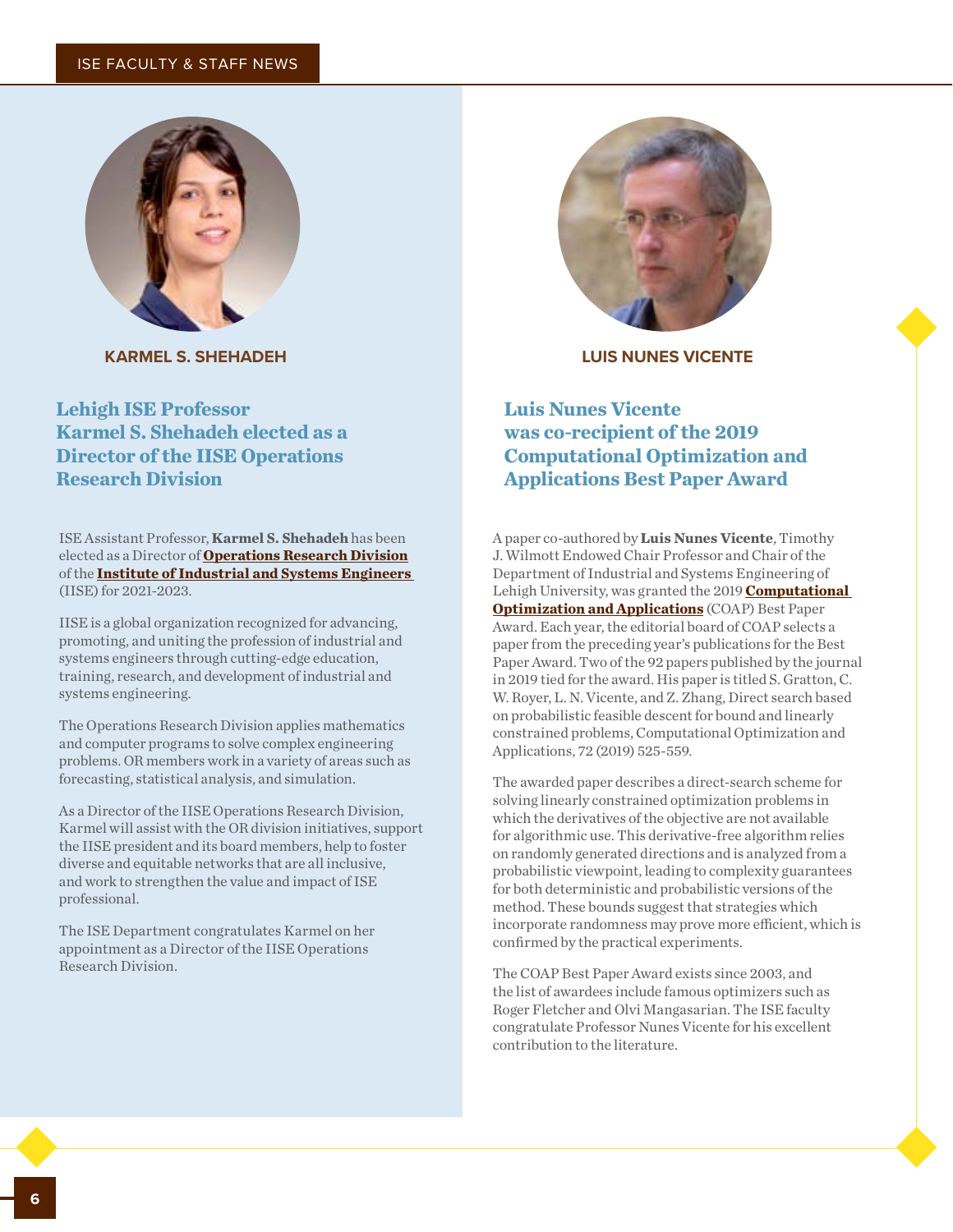

# **Launching the new Lehigh ISE Outreach Program**

Lehigh's Industrial and Systems Engineering (ISE) department has launched the **[Lehigh ISE Outreach Program](https://engineering.lehigh.edu/ise/outreach)** (OutreachISE for short), which aims to improve general awareness of ISE and promote ISE research. We want to expose students and the general public to systems engineering concepts and methodologies and help them develop effective tools for decision making in a variety of industry and society settings. Led by ISE Professor of Practice Ana Alexandrescu, OutreachISE consists of two initiatives: raising awareness about the field and providing opportunities for undergraduate students to do research in ISE.

Throughout the **[OutreachISE Awareness Initiative](https://engineering.lehigh.edu/ise/industry/outreach-awareness)**, we are engaging our students and faculty to create memorable experiences and share academic and professional opportunities in industrial and systems engineering with groups of high-school and college students, as well as to other young

professionals looking to enter graduate education. This fall, we are kickstarting a number of initiatives to increase awareness of opportunities in ISE, from webinars about programs of study, to a podcast featuring ISE students, researchers and industry professionals, to experiential learning opportunities in collaboration with local high-schools. We are also planning to expand our collaboration with our university's programs and initiatives that promote diversity and inclusion in our student body, such as CHOICES, which gives middle-school girls an opportunity to learn about engineering. Finally, we have also started a number of experiential learning opportunities for our undergraduate students to practice operations management and develop awareness of professional opportunities in ISE.

The second part of our exciting new program revolves around the **[OutreachISE Research Initiative](https://engineering.lehigh.edu/ise/research/outreach-research)**, which aims to engage undergraduate students in research with ISE faculty and learn about the research process and opportunities in our field. This initiative is ground-breaking in that it involves students across a variety of disciplines working in research teams in different areas. Six different academic disciplines are represented among the 14 students that started this semester, and their projects, led by six different ISE Faculty Leads, span three tracks: Applied ISE, Mathematics & Statistics in ISE, and Software & Computing in ISE. In parallel with their projects and getting hands-on experience with ISE research, we are holding a series of seminars that are engaging the students in learning about and considering an academic and/or research path in our field, and we are tackling topics from the very practical (how do you find and read ISE papers?) to the more abstract (how do you decide if you want to pursue grad school / research in ISErelated areas?).

The faculty and student response to both OutreachISE initiatives has been very enthusiastic and we are off to a very good start! Over the next three years, we expect both initiatives to grow and align themselves with goals and funding priorities set by the National Science Foundation (NSF) through the two flagship programs, Research Experience for Undergraduates (REU) and Broadening Participation in Computing (BPC), respectively. On the research front, we aim to open up these projects to undergraduate students outside Lehigh, while in the awareness area our goal is to continue to grow our visibility and connect with more students and young professionals, empowering them to make better decisions using the power of ISE tools. "This is a great time to be in Lehigh's ISE department, both as a student and as a faculty. There are so many exciting interdisciplinary learning and research opportunities," says Professor Ana Alexandrescu, who leads the OutreachISE Program. "The energy is fantastic!" Ana adds.

For more information and to express interest in what we are doing in terms of outreach, please contact our OutreachISE Coordinator, Lori D'Nicuola, or send us an email at **<outreachISE@lehigh.edu>**.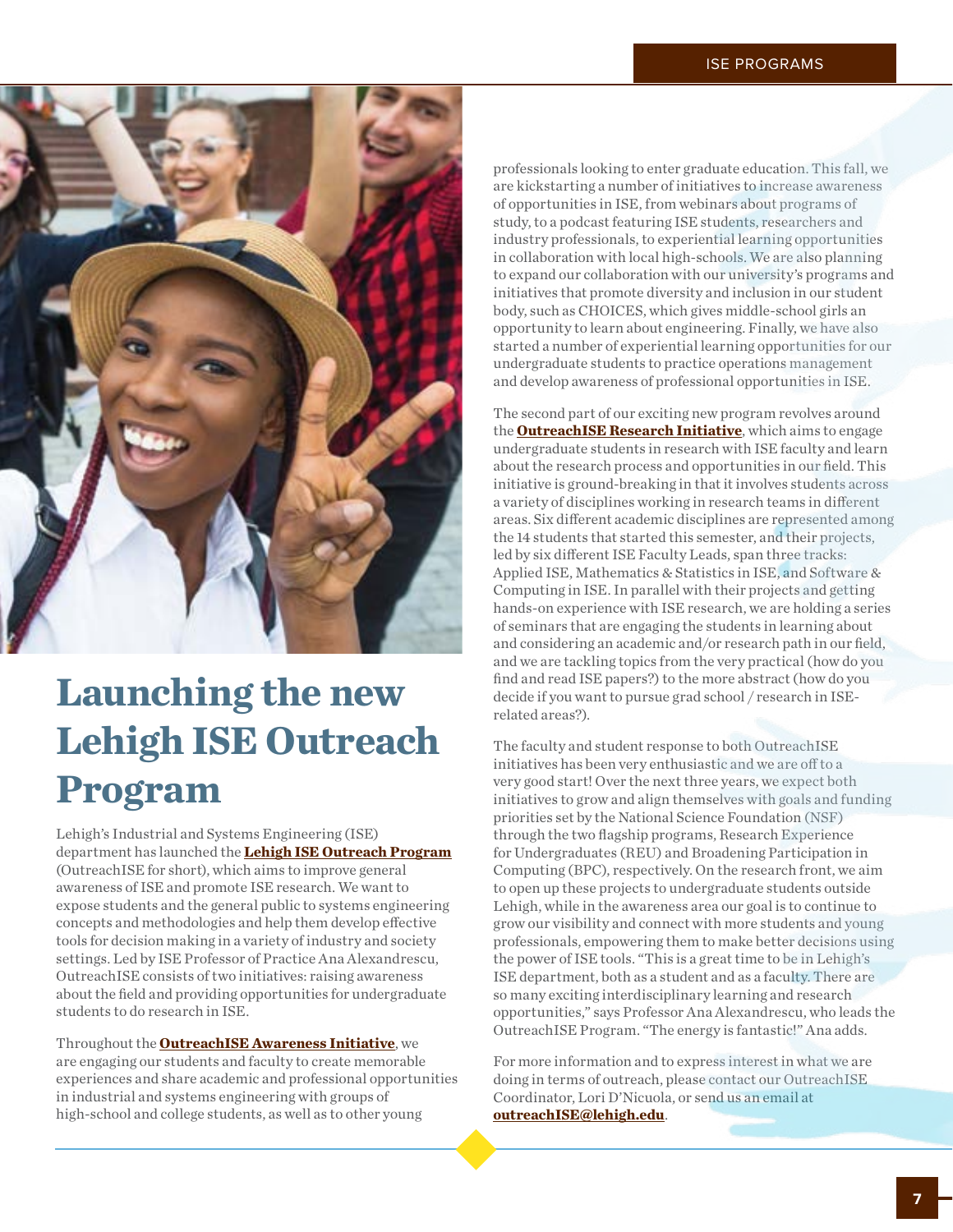ISE PROGRAMS

# **Launching the new Lehigh ISE Alumni Academy**



Lehigh Industrial and Systems Engineering (ISE) has a fantastic network of alumni. Our alumni are generous, willing to give back, extremely well trained, and highly qualified. Many have become true leaders and mentors in their industry sectors and ISE is most fortunate to have their support!

Lehigh ISE is pleased to announce the launch of the **[Lehigh ISE Alumni Academy](https://engineering.lehigh.edu/ise/academy)**. Professors **Derya Pamuku** and **Emory W. Zimmers** are co-directing this dynamic new program, which aims at drawing on the vast experience and

knowledge of our talented ISE alumni to increase the engagement between ISE alumni and undergraduate and graduate student education.

We are excited to share the following opportunities for ISE alumni to participate and help future ISE graduates become successful students and future leaders:

- 1) **[Alumni Lectures:](https://engineering.lehigh.edu/ise/lehigh-ise-alumni-lectures)** ISE alumni can participate in currently offered courses through giving a lecture and sharing with students and faculty their practical experiences. These lectures are the genesis for further engagement and collaboration.
- 2) **[UG Mentors](https://engineering.lehigh.edu/ise/lehigh-ise-alumni-mentor-program):** ISE alumni meet with students on a regular basis to advise them about internship opportunities, industry challenges, and the societal and ethical implications of their profession. Alumni may become industry mentors and provide shadow opportunities. All sophomore, junior, and senior students are thus given the opportunity to have an industry advisor.

A significant number of our alumni are highly knowledgeable in their fields and many have been engaging in professional training for decades. Many of our alumni are willing to engage in a college teaching opportunity either on campus or on online. Online teaching provides an opportunity for alumni to participate, regardless of their geographic location. Alumni who are interested in lecturing content that is not currently being offered as a course may have a chance to promote a new course in emerging topics.

For more information or to express interest in contributing or joining the ISE Academy, please contact our ISE Academy Coordinator: Sheila Dorney (**[skd220@](http://skd220@lehigh.edu) [lehigh.edu](http://skd220@lehigh.edu)**).

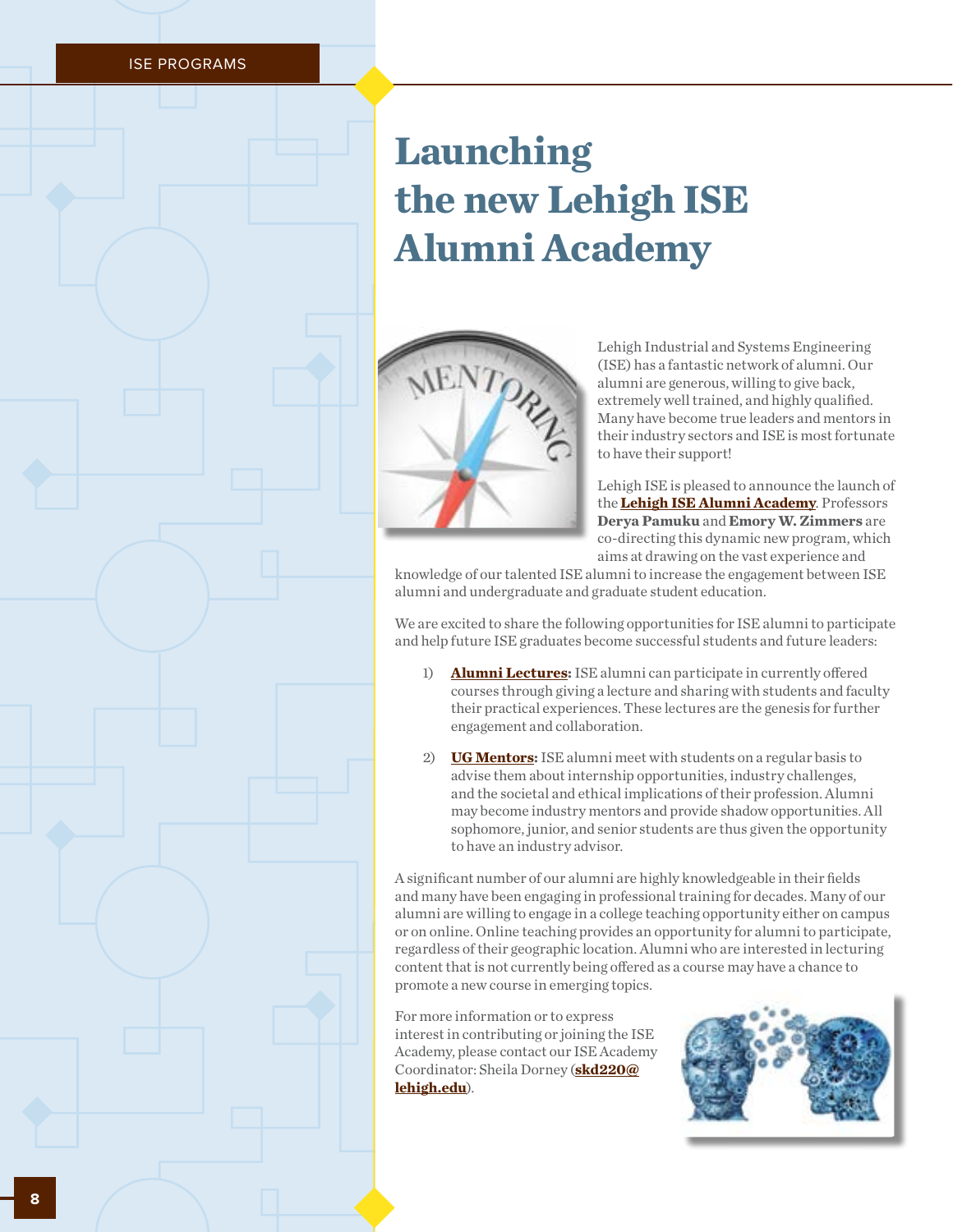# <span id="page-8-0"></span>*research grants*





**ROBERT H. STORER**

**LAWRENCE V. SNYDER**



**LUIS F. ZULUAGA**



**BOB SPEAR YIHE ZHUO**



# **Optimization Algorithms for Layout of Ammunition Support Activities**

A Lehigh team is working on a 3-year grant from the US Army to build optimization algorithms for automating the design of layouts for ammunition support activities. The research team consists of Professors **Bob Storer**, **Larry Snyder**, and **Luis Zuluaga** from ISE, **Mike Spear** from CSE, and PhD student Ruby Zhuo.



The main focus of the research is the design of field-based ammunition supply points (ASPs) and ammunition transfer points (ATPs). There is an obvious need for expediency in the

design and construction of these facilities in field operations. The current process of laying out theater field storage facilities is a manual, time consuming, and labor-intensive process that relies extensively on the experience of ammunition Chief Warrant (CW) Officers. Aided by mapping and graphical software, the designer can plan the ASP design by locating the various facilities on a map, observing the flaws in the design, and then reconfiguring the design in a "manual" trial and error procedure. This process is time consuming, and offers little guarantee of the ultimate quality and effectiveness of the design. In short, it presents an ideal opportunity for automated optimization algorithms.

The main issue in designing ASPs is the need to separate, at a safe distance, multiple explosive storage units from each other and from roads, buildings and other vulnerable sites. Quantity Distance (QD) rules, established by the Department of Defense, are a set of guidelines that determine the required distance between an explosives storage facility and another exposed facility. These distances are dependent on the hazard class division (HCD) and the quantity of net explosive weight (NEW) being stored at a storage unit. Different distance requirements exist depending on the nature of the sites. For example, there are different requirements for distances from public roads, inhabited building, and other explosive storage sites.

In the approach taken by the team, one assumes that each of the individual facilities/elements of the ASP that need to be located (both storage units and other exposed sites) are known, including the contents of each storage unit. Given this information, the minimum distance requirements can be calculated, and each facility will be located so as not to violate minimum distance requirements and optimize the area used or an appropriate measure of risk.

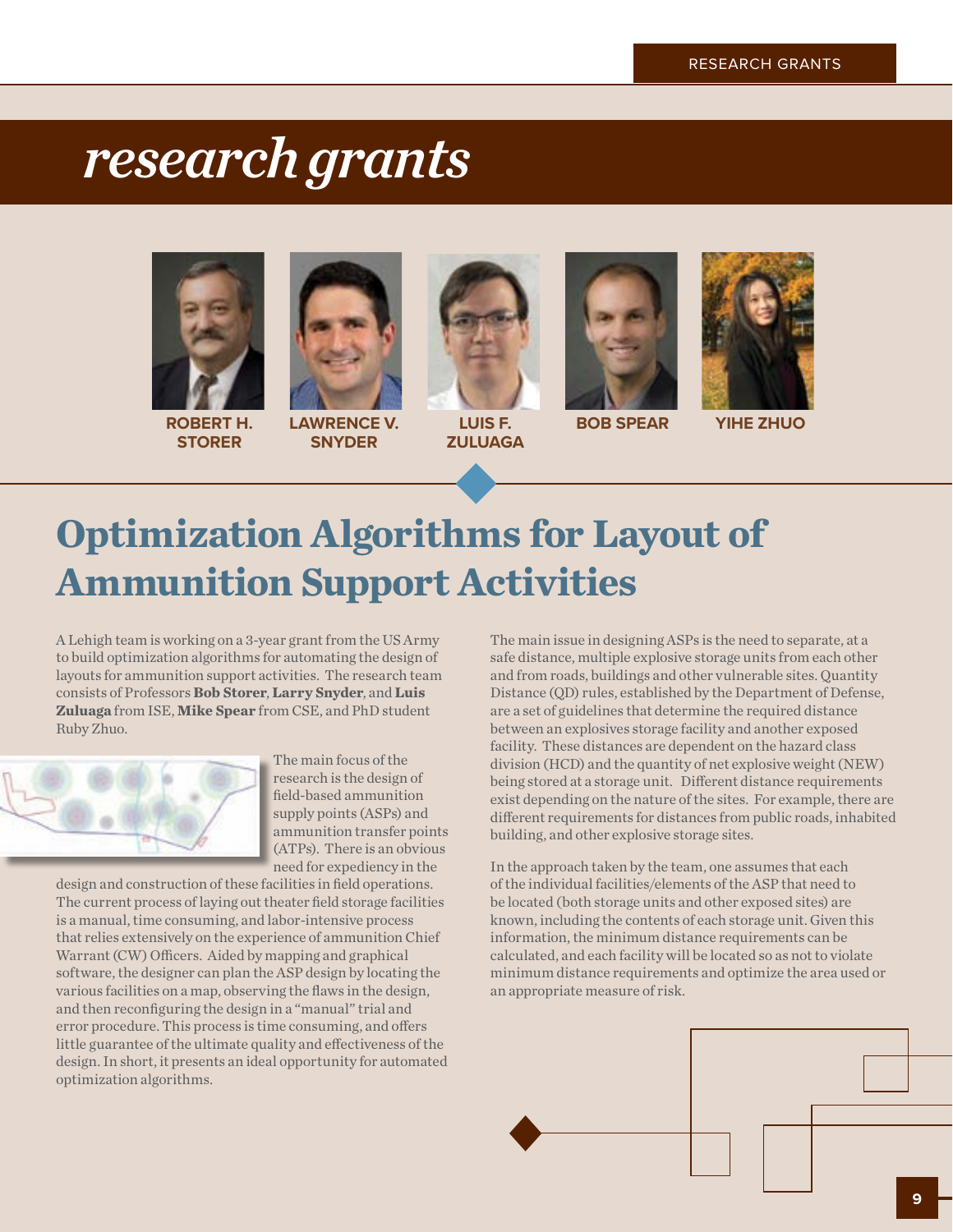#### <span id="page-9-0"></span>RESEARCH GRANTS



**TED RALPHS**

# **Partnership with University of Pittsburgh yields grant from the Office of Naval Research**

ISE faculty member **Ted Ralphs**, in partnership with Oleg Prokopyev at University of Pittsburgh, has won a three-year, half million dollar grant from the Office of Naval Research to study how to more realistically model and solve certain game-theoretic optimization problems. The idea behind the project is to relax the stringent assumptions underlying classical models of human behavior in game theory, which consider all players to be completely rational. Although "rationality" sounds like a reasonable assumption, the technical meaning of "rationality" goes beyond the conversational interpretation, e.g., "rational thinking," which is usually taken informally to mean thinking that is clear-headed and logical. In the technical interpretation, rationality requires that all decision-makers are equipped to determine a precise optimum to any optimization problem they face. In the real world, however, the sheer complexity of the problems faced by a decision-maker may make it impossible to behave rationally, in this technical sense.

This may not seem crucial, but when this important assumption does not hold, sophisticated algorithms for analyzing classical game-theoretic models may no longer produce good results. Even in the case of a simple leader-follower game in which the leader makes an initial decision and the follower reacts, the leader's optimal strategy under the assumption that the follower is acting rationally can be very different from the optimal strategy if the follower is instead using a sub-optimal heuristic. The result is that even if the leader is using technically superior algorithmic technology, the false assumption of rationality may lead to the generation of strategies by the leader that are far from optimal.

In this project, Ralphs and his co-PI at University of Pittsburgh are studying how to incorporate various notions of "bounded rationality" that are more appropriate for modeling real-world behavior into efficient algorithms. So-called "interdiction problems," naturally arising in defense applications, provide a classic example of a leader-follower game in which the leader attempts to disrupt the activities of the follower. In this case, the follower, is, e.g., a smuggler and the leader is a law enforcement agency that must choose which potential smuggling routes to surveil in order to minimize the activity of the smugglers. Counterintuitively, relaxing the standard assumption of rationality may actually make the leader's problem harder, in a sense, since the behavior of an irrational follower may be more difficult to predict. Thus, one avenue of investigation is how to produce solutions that are more robust against unpredictable behavior by the follower.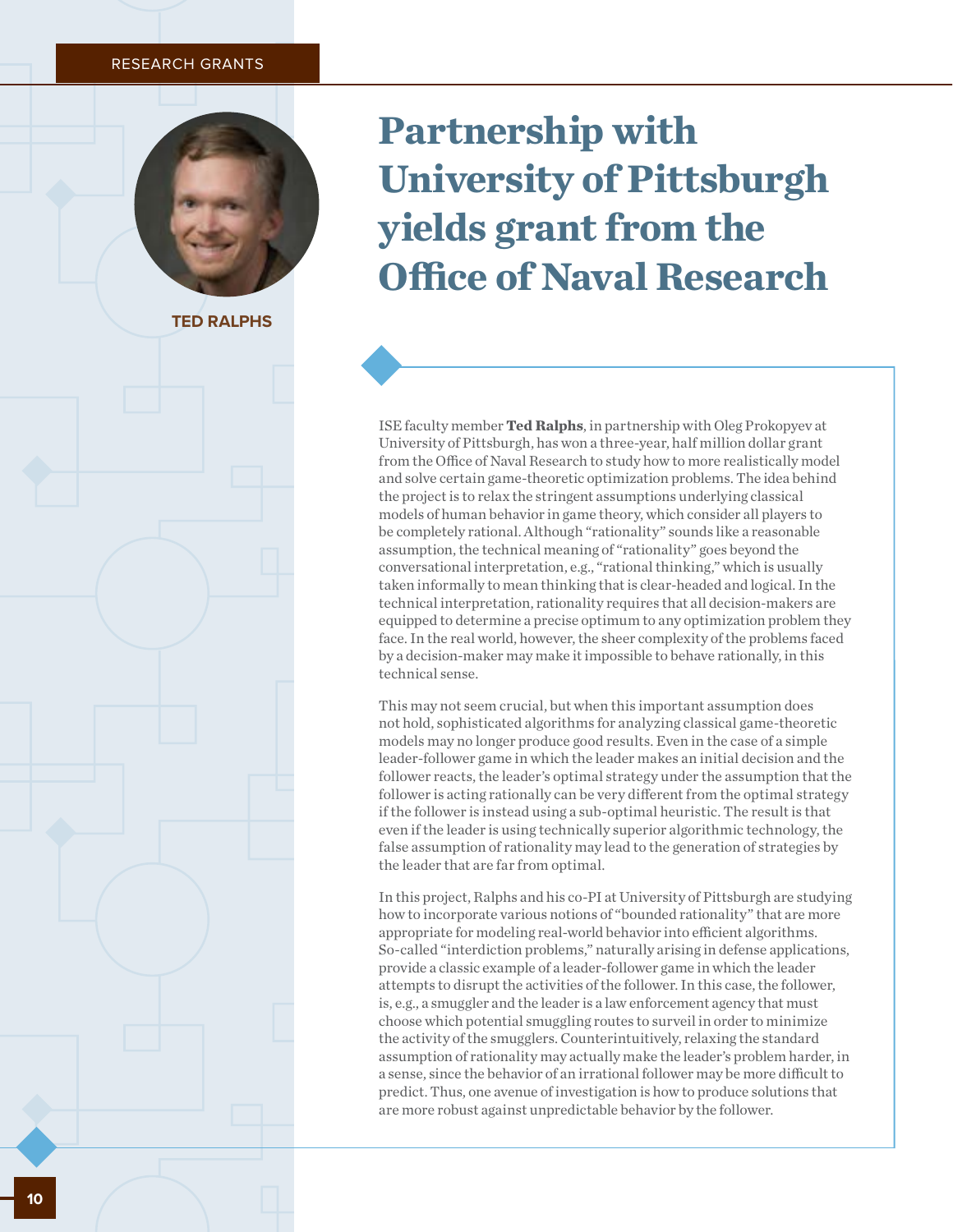<span id="page-10-0"></span>

ISE hosted its' annual **Modeling and Optimization: Theory and Applications (MOPTA)** conference on August 2 -4, 2021 at Lehigh University's Mohler Laboratory, Department of Industrial and Systems Engineering. The MOPTA conference brings together a distinctive group of people from operations research, working on both theoretical and applied aspects, and provides a forum for researchers to interact in the framework of a medium-scale event. This year's Chair of the

Organizing Committee was University of Michigan Professor and former ISE Postdoctoral Research Fellow, **Albert S. Berahas**. Lehigh University Endowed Professor **Tamás Terlaky** was co-chair.

This year we were excited to announce an innovative hybrid format that accommodated the wishes of participants and speakers who wanted to attend remotely, while still offering the in-person experience for those who preferred to participate in-person.

Participants were able to select between two attendance modes: Virtual (VIRT) and In-Person Virtual Sharing (IPVS). IPVS participants were able to attend talks together in rooms equipped with large screens and room sound systems. Questions were asked via personal laptops and/or cell phones in the Zoom chat.

IPVS allowed all speakers to present remotely. In-person speakers were assigned a room to deliver their talk remotely using their laptops, and then had the opportunity to interact with in-person participants after their virtual talk.

The success of the three-day conference was accredited to the robust lineup of invited talks from distinguished speakers and selected contributed talks. The ISE Department was honored to have 8 plenary speakers (Hamsa Balakrishnan, Amy Cohn, Simge Küçükyavuz, Jeffrey T. Linderoth, Michael Mahoney, Catherine McGeoch, Anna Nagurney, and Distinguished Spencer C. Schantz speaker Yurii Nesterov), 29 contributed sessions, and 87 talks.

The 13th AIMMS MOPTA Optimization Modeling Competition was a result of cooperation between AIMMS

### **Lehigh ISE hosted MOPTA 2021 in new IPVS Format**

and the organizers of the MOPTA Conference. 14 teams from around the world registered for the competition. The three finalist teams participated and solved a challenging home service assignment routing, and appointment scheduling (H-SARA) problem under uncertainty. The teams had to form a mathematical model of the problem, implement it in AIMMS, solve it, create a graphical user interface and write a 15-page report on the project. ISE Professor, Karmel S. Shehadeh, was MOPTA Competition Chair.

The AIMMS MOPTA competition panel of judges included Mohan Chiriki (AIMMS), Professor **Albert S. Berahas** (University of Michigan) and Lehigh Professors **Ana I. Alexandrescu**, **Karmel S. Shehadeh** and **Luis F. Zuluaga**. The judges were most excited to announce first prize was awarded to **Team SolvED** from the University of Edinburgh. (Shunee Johnn, Andrès Miniguano-Trujillo, Yiran Zhu, and advisor Ashkay Gupte). First place winners received a monetary prize of \$1,200, a team trophy and certificates.

Second place was awarded to **The Optimistics** from Universidad de los Andes, Columbia. (Daniel Yamin, Daniel Barahoma, and advisor Alfaima Solano). Second place winners received a monetary prize of \$600, a team trophy and certificates.

Third place was awarded to Flamerunners from Brown University, (Enrique Areyan Viqueira, Shamay Samuel and advisor Serdar Kadioglu). Third place winners received a monetary prize of \$300, a team trophy and certificates.

A student social for in-person PhD students and Postdocs was held the first evening of the conference. Informs Vice-President Ramin Fakhimi hosted the event at Packer House.

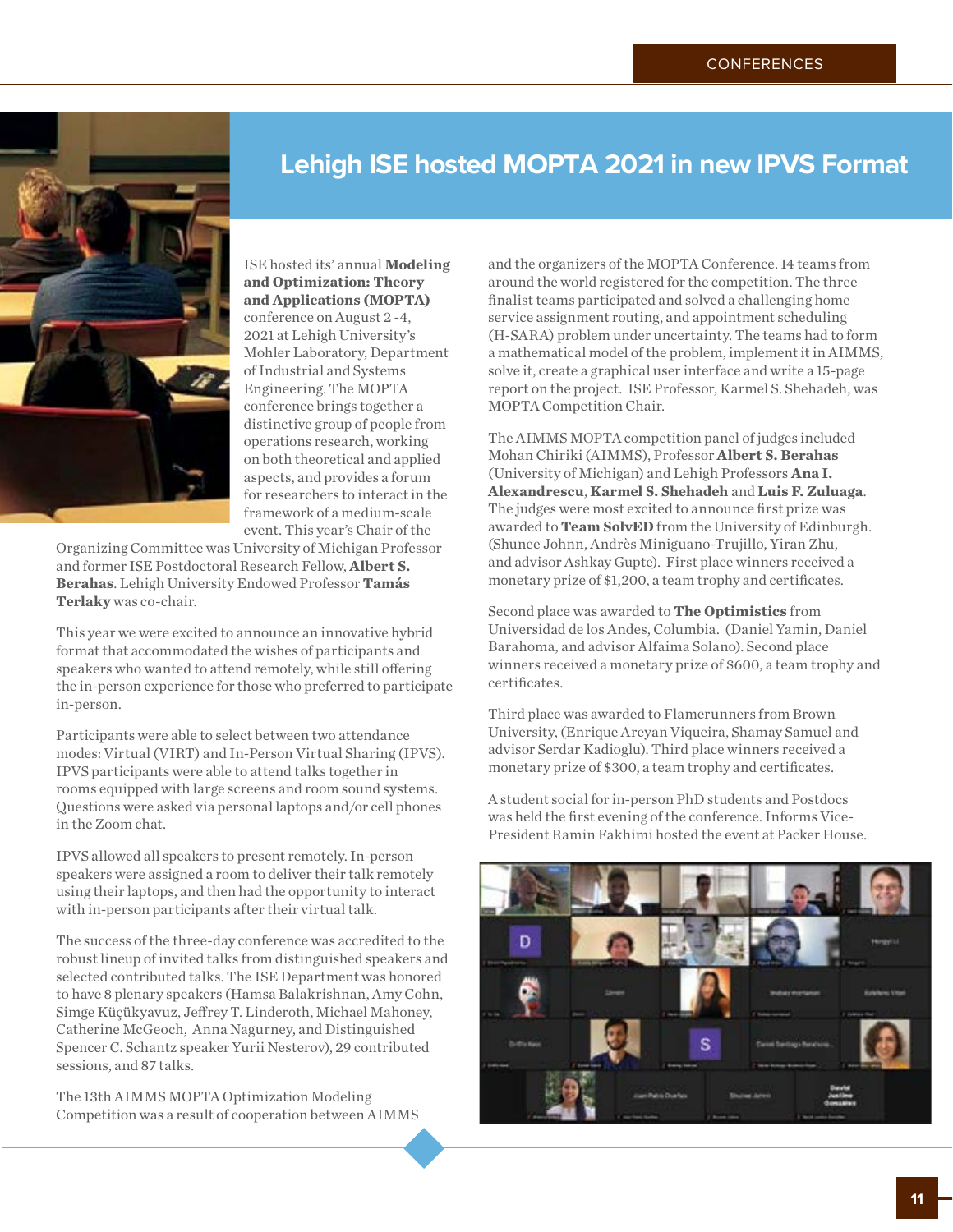# SPENCER C. SCHANTS<br>
Lecture series



*Yuri Nesterov gave a Spencer C. Schantz Technical Talk at MOPTA 2021*

### **YURI NESTEROV**

The ISE Department was honored to have Professor **Yurii Nesterov**, University of Louvain give a Spencer C. Schantz Technical Talk via Zoom during the MOPTA 2021 Conference on Monday, August 2, 2021.

The title of Professor Nesterov's talk was Inexact High-Order Proximal Point *Methods with Auxiliary Search Procedure.*

In this paper, we present the further development of Bi-Level Unconstrained Minimization by a new pth-order proximalpoint method with the convergence rate O(1=k(1+3p)=2), where k is the iteration counter. In this method, we replace the auxiliary line-search procedure by a segment search. This allows bounding its complexity by a logarithm of the desired accuracy. Each step in this search needs an approximate computation of a high-order proximal-point operator. Under assumption on the boundedness of the (p+1)th derivative of the objective function, this can be done by one step of the pth order augmented tensor method. In this way, for p = 2, we get a new second-order method with the rate of convergence O(1=k7=2) and logarithmic complexity of the auxiliary search at each iteration. Another possibility is to compute the proximal-point operator by a lower-order minimization method. As an example, for p = 3, we consider the upper-level process convergent as O(1=k5). Assuming boundedness of the fourth derivative, an appropriate approximation of the proximal-point operator can be computed by a second-order method in a logarithmic number of iterations. This combination gives a second-order scheme with much better complexity than the existing theoretical limits.

**Bio:** Born: 1956, Moscow. Master degree 1977, Moscow State University. Doctor degree 1984. Professor at Center for Operations Research and Econometrics, UC Louvain, Belgium. Author of 5 monographs and more than 120 refereed papers in the leading optimization journals. International recognition: Dantzig Prize 2000, John von Neumann Theory Prize 2009, Charles Broyden prize 2010, Francqui Chair (Liege University 2011-2012), SIAM Outstanding paper award (2014), EURO Gold Medal 2016. Main research direction is the development of efficient numerical methods for convex and nonconvex optimization problems supported by the global complexity analysis: general interior-point methods (theory of self-concordant functions), fast gradient methods (smoothing technique), global complexity analysis of second-order and tensor schemes (cubic regularization of the Newton's method), accelerated proximal-point methods.

This lecture series is endowed in the name of the late Spencer C. Schantz, who graduated from Lehigh in 1955 with a B.S. in Industrial Engineering. Following progressive responsibilities with several electrical manufacturing companies, in 1969 he founded U.S. Controls Corporation and became its first CEO and President.

The Spencer C. Schantz Distinguished Lecture Series was established by his wife Jerelyn as a valuable educational experience for faculty, students and friends of Lehigh's Industrial and Systems Engineering department.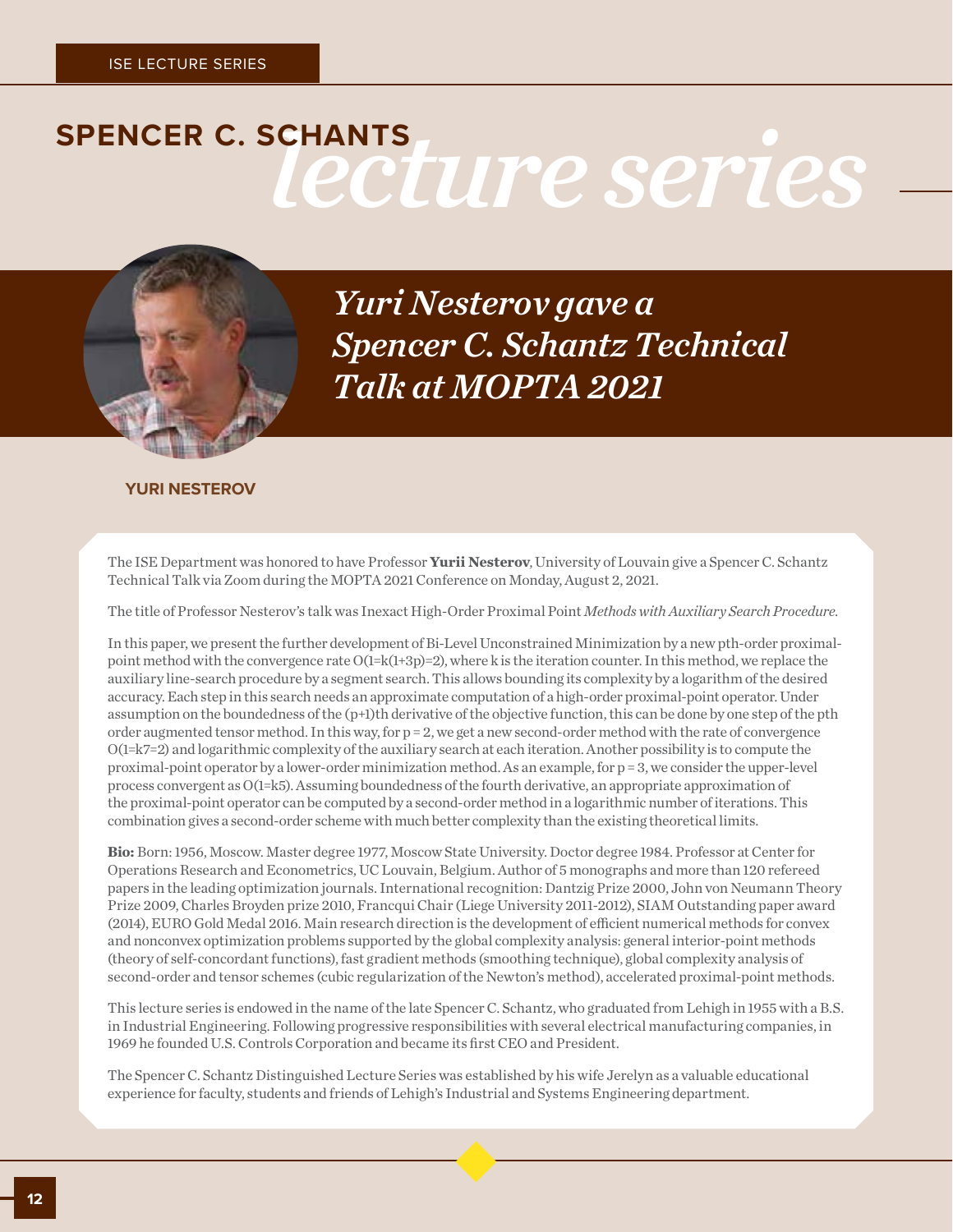

*Lehigh ISE welcomed Jorge Nocedal to give the first in-person Spencer C. Schantz Technical Talk of 2021*

### **JORGE NOCEDAL**

On Tuesday, September 14, 2021 ISE was honored to have Professor **Jorge Nocedal**, Walter P. Murphy Professor of Industrial Engineering and Management Sciences, Northwestern University give the Spencer C. Schantz Technical Talk. A cocktail reception and dinner was held in honor of Professor Nocedal's visit for students and faculty at the University Center Asa Packer Dining Room.

The title of Professor Nocedal's talk was *Constrained Optimization in the Presence of Noise*.

Modern nonlinear optimization methods have seen great success in a wide range of application areas. However, little is known about their behavior when function and constraint evaluations contain errors (or noise). This talk outlines a research agenda to redesign classical methods (and their software implementation) so that they are efficient and accurate in the presence of errors. The guiding principle is provided by some fundamental theoretical results that are presented for a classical method based on sequential quadratic programming. One of the main applications of this work lies in the area of derivative-free optimization.

**Bio:** Jorge Nocedal was born in Mexico City where he obtained a B.S. degree in physics from the Universidad Nacional Autónoma de Mexico (UNAM). Currently, he is the Walter P. Murphy Professor in the Department of Industrial Engineering and Management Sciences at Northwestern University. His research is in optimization, both deterministic and stochastic, and with emphasis on very large-scale problems. Over the years, he has developed open source and commercial optimization software that is widely used in industry. He is a SIAM Fellow, was awarded the 2012 George B. Dantzig Prize, and the 2017 Von Neumann Theory Prize for contributions to theory and algorithms of nonlinear optimization. He is keenly interested in undergraduate education, and was one of the creators of the Engineering First curriculum at Northwestern. His book, Numerical Optimization, co-authored with Stephen Wright, has become a standard reference in the field.

This lecture series is endowed in the name of the late Spencer C. Schantz, who graduated from Lehigh in 1955 with a B.S. in Industrial Engineering. Following progressive responsibilities with several electrical manufacturing companies, in 1969 he founded U.S. Controls Corporation and became its first CEO and President.

The Spencer C. Schantz Distinguished Lecture Series was established by his wife Jerelyn as a valuable educational experience for faculty, students and friends of Lehigh's Industrial and Systems Engineering department.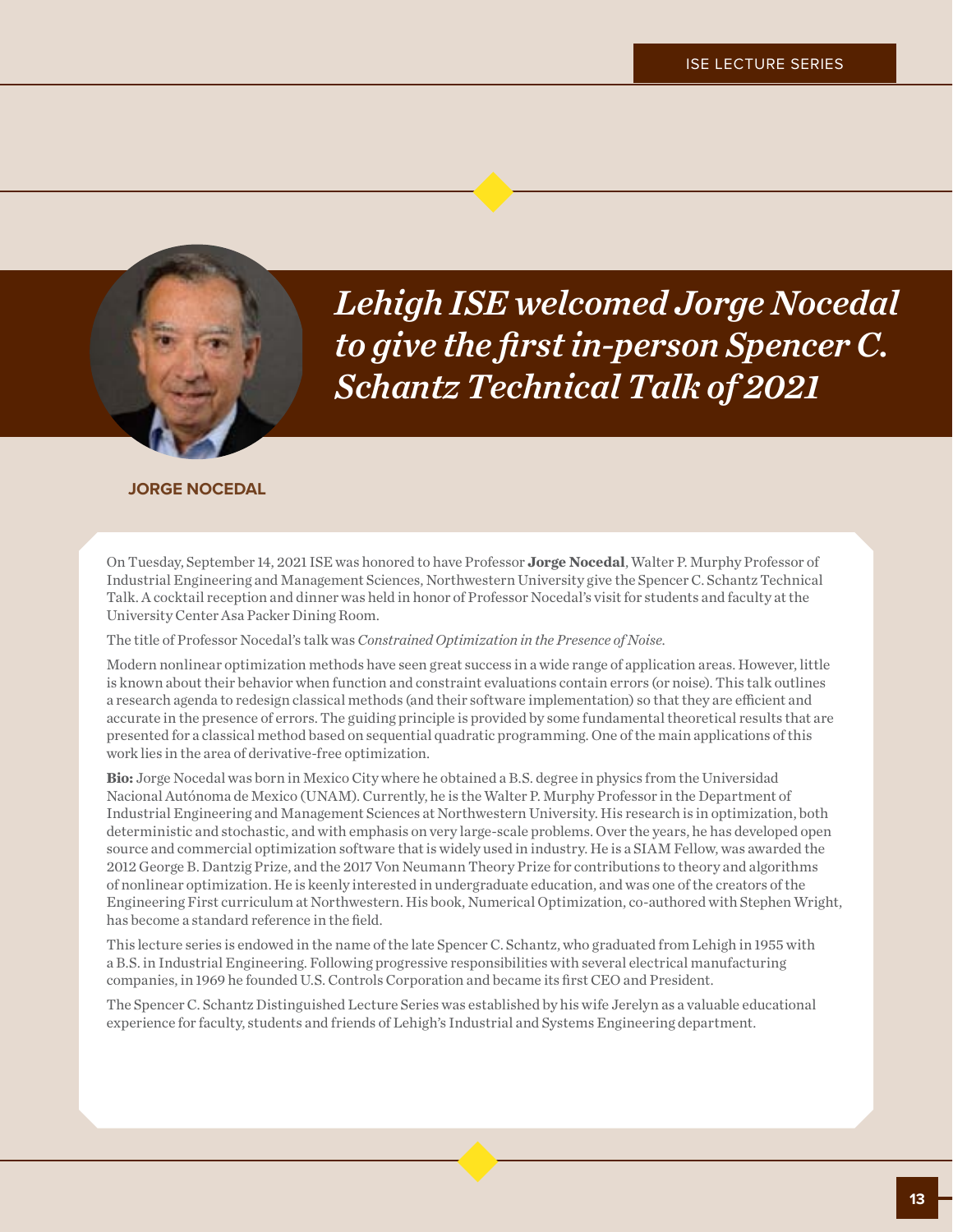# **2020–2021** *ISE Seminar Series*

**The ISE Department hosted an impressive lineup of seminars and enjoyed hearing from some of the world's top research experts**

### **FAll 2020**

#### **DECEMBER 1, 2020**

Ilya Safro, University of Delaware **"Multiscale Methods in action: From Machine Learning and Graphs to Realistic Future for Quantum Computing"**

#### **NOVEMBER 17, 2020**

Raghu Bollapragada, University of Austin (UT) **"Adaptive Sampling Methods for Derivative-Free Stochastic Optimization"** 

**OCTOBER 27, 2020** Kim-Chuan Toh, National University of Singapore (NUS) **"Exploiting Second Order Sparsity in Big Data Optimization"** 

**OCTOBER 13, 2020**  Coralia Cartis, Oxford University **"Dimensionality Reduction Techniques for Large-Scale Optimization Problems"**

**OCTOBER 6, 2020**  Miles Lubin, Google NYC **"Placement, Provisioning, Packaging"**

#### **SEPTEMBER 29, 2020**

Juan C. Vera, Tilburg University **"The Simplex Way to Obtain Non-Negative Certificates Over Compact Semialgebraic Sets"**

**SEPTEMBER 8, 2020**  Jeff Zhang, Carnegie Mellon University **"On Local Minima in Polynomial Optimization"**

#### **Spring 2021**

**APRIL 27, 2021** Dr. Swati Gupta, Stewart School of Industrial & Systems Engineering, Georgia Tech **"Bridging Classical and Quantum Computing with Warm-starts and Coupling Graphs"**

#### **APRIL 20, 2021**

Andrés Medaglia, Department of Industrial Engineering, Universidad de los Andes, Columbia

**"Exact Bidirectional (pulse) Algorithm for Constrained Shortest Path Extensions"**

#### **APRIL 19, 2021**

Akwum Onwunta, Center for Mathematics and Artificial Intelligence, George Mason University

**"Optimization Under Uncertainty: Current Approaches and Beyond"**

#### **APRIL 12, 2021**

Wesley Marrero Colón, Harvard Medical School **"Flexible Treatment Plans and Genetic Testing Strategies for the Management of Cardiovascular Diseases"**

#### **APRIL 8, 2021**

Anirudh Subramanyam, Argonne National Laboratory **"Mitigating Extreme Failures in Complex Infrastructure Systems"**

**APRIL 6, 2021** John F. Raffensperger, RAND Corp., Santa Monica, CA USA **"A price on warming with a supply chain directed market"**

**MARCH 30, 2021**  Siqian Shen, Department of Industrial and Operations Engineering, University of Michigan **"Facilty Location Involving Competition or Decision-dependent Uncertainty: New Models, Solution Approaches and Insights"**

#### **MARCH 23, 2021**

Meisam Razaviyayn, University of Southern California **"Non-convex min-max optimization: challenges and recent advancements"**

**MARCH 9, 2021**  Guanghui (George) Lan, Georgia Institute of Technology **"Advancing Stochastic Optimization for Reinforcement Learning"**

**FEBRUARY 23, 2021** 

Andrea Qualizza, Amazon **"Transportation and Fulfillment Optimization at Amazon"**

#### **FEBRUARY 9, 2021**

Samantha Keppler, University of Michigan Stephen M. Ross School of Business **"On the Use of Operations Management in Public Education Systems"**

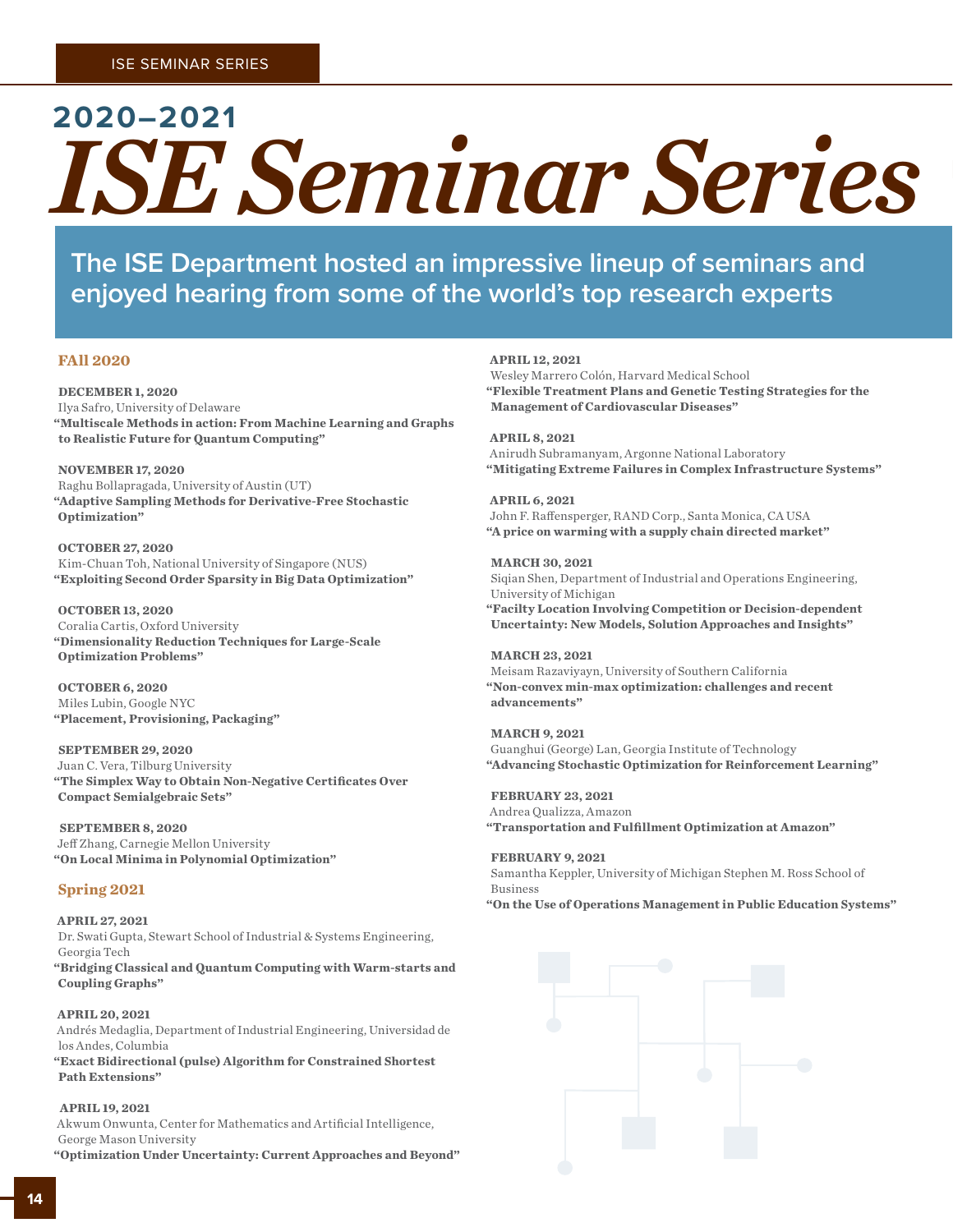### *ISE ALUMNI AWARDS*



### **Lehigh ISE announces Philip Sheibly '81 as recipient of the 2021 Distinguished Alumni Award for Excellence in Industry**

The Industrial and Systems Engineering Department keeps a strong connection with their alumni and they have been contributing tremendously to our success, in the most various ways, through their own accomplishments and contacts, through their knowledge of the industry needs and trends, and also through their unconditional advice and generous support. One of the means we have to recognize the importance of our alumni community is by presenting the ISE Distinguished Alumni Award of the Year.

 The ISE Department is delighted to announce **Philip Sheibley** '81 as the recipient of the 2021 ISE Distinguished Alumni Award.

 Phil currently serves as chairman of the board for Fiberight, a clean energy company converting MSW to biofuels and other outputs. Phil spent 30 years as a management consultant with Accenture, where he focused on the Life Sciences area, holding a variety of leadership positions including North American Industry Director for Life Sciences and Global Lead for Management Consulting. He also served as a member of the Products Operating Group Executive Committee.

 Phil's consulting work focused on defining and executing strategies to create leading-edge business capabilities, working with U.S. and internationally headquartered pharmaceutical companies, biotech, and medical product producers, as well as contract research organizations. Phil also played a leadership role in a number of joint-venture and new venture start-up engagements where company operating model and capability strategies needed to be defined for successful launch.

 Since leaving Accenture in 2010, Phil has focused on venture capital investment and consulting, helping to negotiate and structure financing transactions for early-stage and scale-up stage companies, assisting with scale-up strategy/ execution, and participating as a board chair/member and management advisor for several of the companies.

 Phil holds a B.S. in Industrial Engineering from Lehigh University, and is currently Vice Chair of the Lehigh board of trustees. He lives in New Canaan, CT, where he also volunteers with EMS and serves as deputy director for the town's office of emergency management. Phil and his wife Kajsa have two grown daughters.

 The ISE Department is grateful to our alumni for their support of Lehigh's mission and their valuable contributions to society. We are extremely proud to present Phil with this great honor of our alumni association.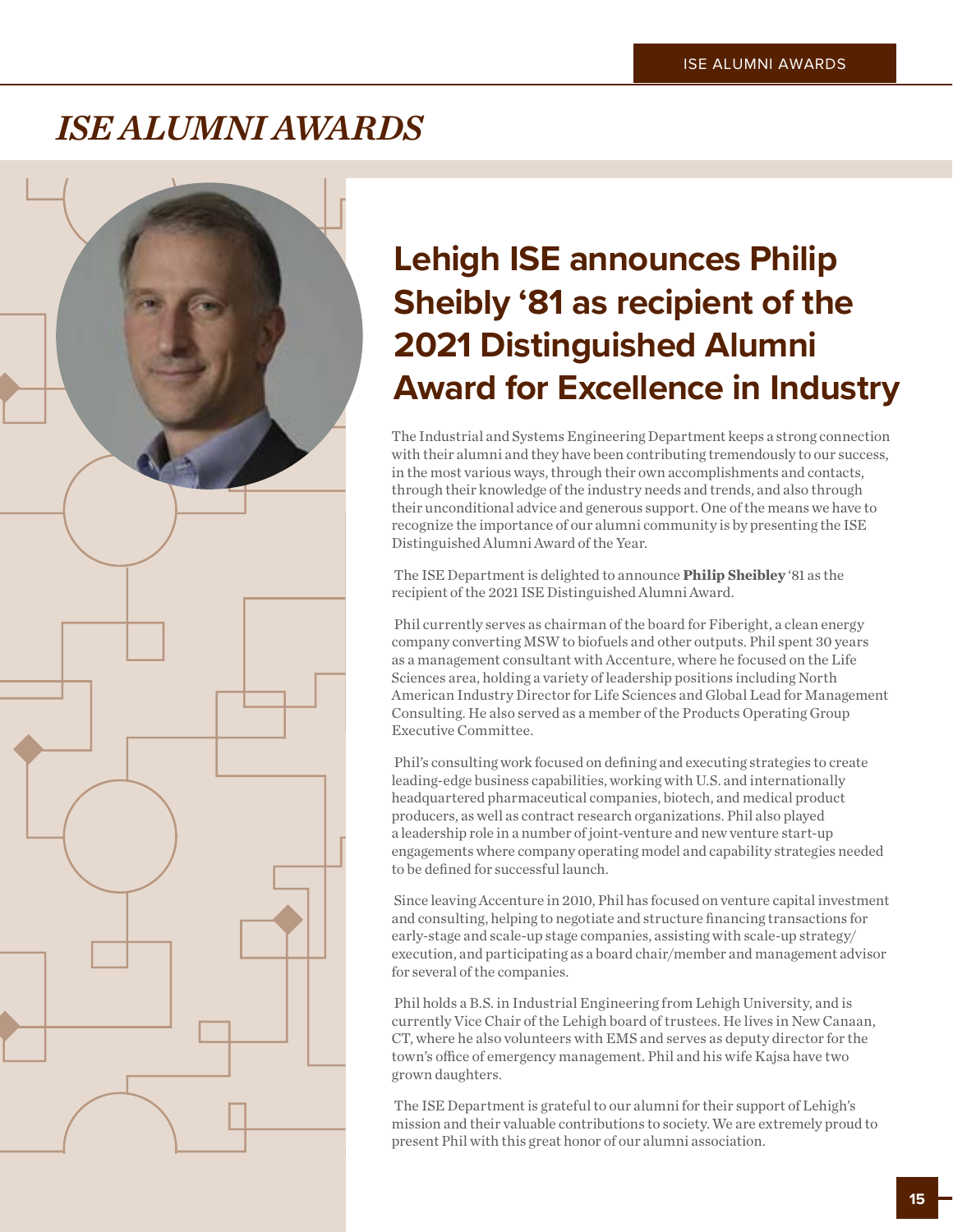#### ISE STUDENT AND FACULTY AWARDS



**TAMÁS TERLAKY**

### **Lehigh ISE Professor Tamás Terlaky won the 2021 RCEAS Excellence in Research Scholarship Award**

ISE is proud to announce that **Tamás Terlaky**, Kledaras Endowed Chair Professor of Industrial and Systems Engineering, was the recipient of the **2021 Lehigh University Rossin College Excellence in Research Scholarship and Leadership Award.**

The 2021 Lehigh University Rossin College Awards were announced Thursday, April 22, 2021. This annual event honors the achievements and commitments of Rossin College's faculty and staff. You can read more about Tamàs and the other awardees **[here](https://engineering.lehigh.edu/rossin-awards)**.

The Industrial and Systems Engineering (ISE) Department nominated Professor Terlaky on account of his impressive record of research scholarship and leadership in ISE during his 12 years at Lehigh.

Tamás Terlaky chaired the ISE Department from 2009 to 2017, building a worldclass faculty profile in Optimization at Lehigh, and accomplishing a number of other achievements, such as the now well-established Master's Program in Healthcare Systems Engineering and the international conference series MOPTA, held every summer at Lehigh.

After his tenure as department chair, Tamás collected an impressive number of awards and recognitions:

- He was a recipient of the Wagner Prize for Excellence in Operations Research of the Institute for Operations Research and the Management Sciences (INFORMS).
- He was elected Fellow of the Society for Industrial and Applied Mathematics (SIAM) and elected Vice-President of INFORMS.
- He received the Outstanding Innovation in Service Systems Engineering Award from the Institute of Industrial and Systems Engineers.
- He was elected chair of the Optimization Activity Group of SIAM and elected to the Canadian Academy of Engineering.

These awards and positions brought immense visibility and increased reputation to our college and university.

Tamás has recently built a Quantum Computing Optimization Lab, and such an effort was awarded by DARPA with a two million research grant. Due to his vision and research leadership, Lehigh is becoming part of the quantum computing revolution.

His scholarly visibility and recognition have been at a peak with more than 15 plenary lectures and colloquia given since his chair service. He is truly an ambassador for Lehigh throughout the world.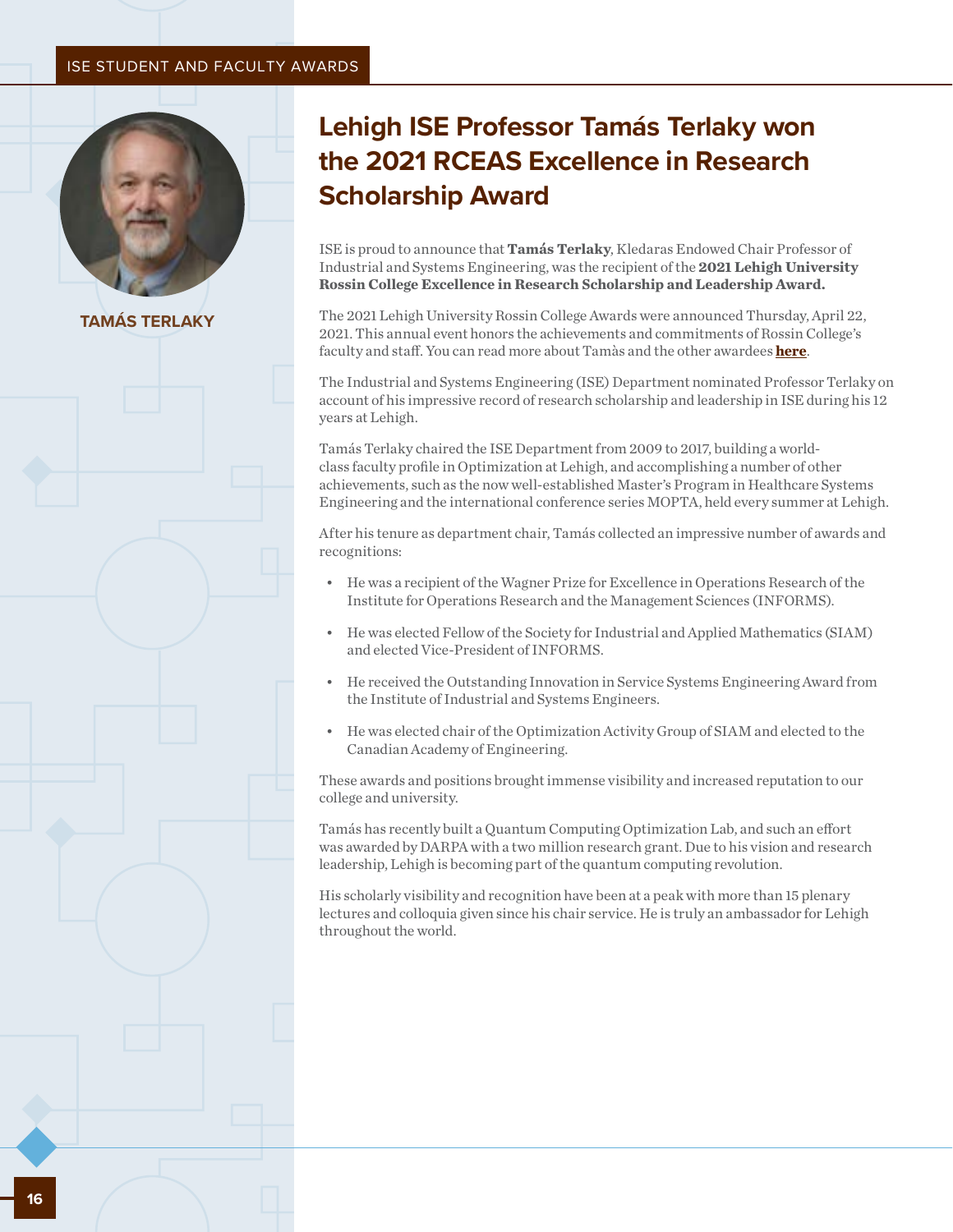### **Lehigh ISE Professor Lawrence V. Snyder won the 2021 Rossin College Interdisciplinary Research Excellence Award**

ISE is proud to announce **Lawrence V. Snyder**, Professor of Industrial and Systems Engineering, was the recipient of the **2021 Rossin College Interdisciplinary Research Excellence Award**.

The 2021 Lehigh University Rossin College Awards were announced Thursday, April 22, 2021. This annual event honors the achievements and commitments of Rossin College's faculty and staff. You can read more about Larry and the other awardees **[here](https://engineering.lehigh.edu/rossin-awards)**.

The ISE Department nominated Professor Snyder due to his strong and long-standing record of interdisciplinary research excellence, spanning his entire career over more than 15 years at Lehigh.

Since his PhD work on robustness and reliability of supply chains, Larry has vastly expanded his research portfolio to include work on operations research topics, such as logistics, transportation theory, facility location, and inventory models, as well as on various interdisciplinary topics related to energy applications, decision-making under uncertainty, and machine and reinforcement learning.

His record of collaboration with faculty members and students throughout Lehigh is extensive and includes his leadership roles in the Integrated Networks for Electricity (INE) Research Cluster, the Center for Supply Chain Research, and the Power from Oceans, Rivers, and Tides (PORT) Lab.

Beyond Lehigh, Larry is a Senior Research Associate with Opex Analytics, a company that aims to solve "complex business problems with human and artificial intelligence". An elegant example of his scholarship that crosses boundaries is the publication of a twovolume book on a masterful collection of puzzles using math, operations research, and computer science.

- Through these collaborative efforts, Larry has been successful in obtaining research funding, as well as in publishing impactful articles. His funded research grants have been joint efforts between him and faculty members from the departments of Civil, Electrical, and Mechanical Engineering and the College of Business.
- Last but not the least, Larry has been co-directing the Institute for Data, Intelligent Systems, and Computation (I-DISC) at Lehigh since Summer 2019.

The ISE Department congratulates Larry on this prestigious award!



### **LAWRENCE V. SNYDER**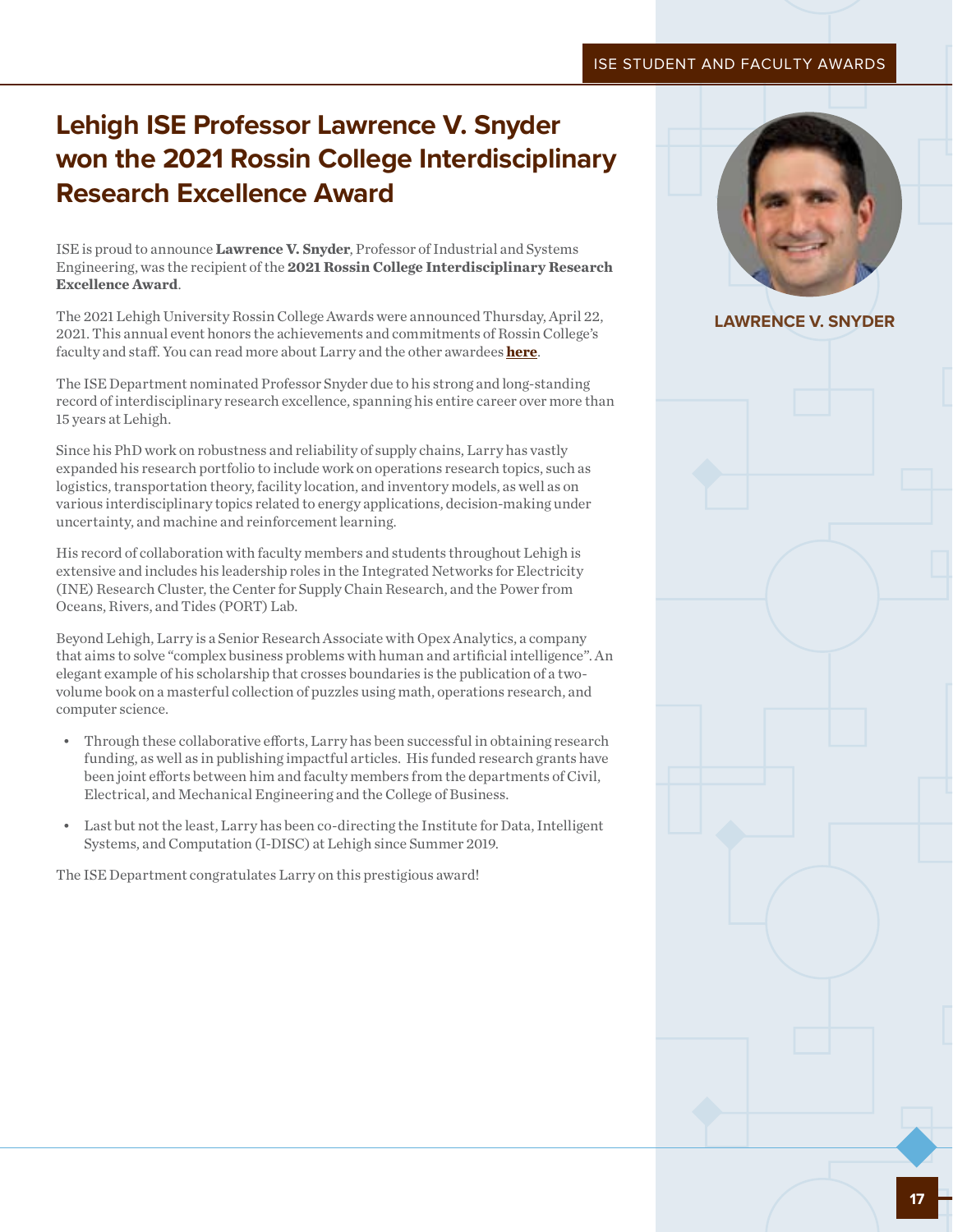### ISE STUDENT AND FACULTY AWARDS



**TED RALPHS**

### **Lehigh ISE Professor Ted Ralphs is recipient of the 2021 Rossin College Outstanding Doctoral Student Advising Award**

The ISE Department is proud to announce **Theodore Ralphs**, Professor of Industrial and Systems Engineering, as the recipient of the **[2021 Lehigh University Rossin College](https://engineering.lehigh.edu/rossin-awards)  [Outstanding Doctoral Student Advising Award](https://engineering.lehigh.edu/rossin-awards)**.

The Outstanding Doctoral Student Advising Award recognizes a Rossin College faculty member who has a strong commitment to the doctoral education and provides excellent support and mentorship to doctoral students they work with.

During his career at Lehigh, Ted Ralphs has supervised 10 PhD students and has served on 18 PhD committees. He is currently the advisor to four students. He has always been a key contributor to the ISE PhD program, serving in the selection and curricula committees multiple times in the last 20 years. He played a critical role establishing a strong program curriculum and he was the first to lecture many of our current courses. He was founding adviser of our doctoral INFORMS Student Chapter. His efforts were recognized by Lehigh's 2007 Hillman Award for Excellence in Graduate Advising.

Moreover, Prof. Ralphs has contributed to the development of the ISE PhD Program in other impactful ways. He co-founded the COR@L Laboratory which hosts the computer cluster intensively used by our PhD students to run their numerical experiments. Our current PhD Student Seminar has grown out of his pioneer efforts in the INFORMS Student Chapter and COR@L research events. ISE faculty and students post their research papers in the ISE Technical Report repository, to which Ted Ralphs has also made substantial contributions.

In the words of one of his current doctoral students, Suresh Bolusani: *"I nominated him for multiple reasons. Research-wise, he has a great step-by-step approach to introducing new research topics to Ph.D. students. He gave me multiple options to explore in my first year. By the end of the year, I had enough knowledge about different topics to make an informed decision and arrive at a mutually agreeable research topic for my dissertation. Further, his research approach itself fascinates me even today. He has a great ability and inclination to find connections between perceivably unrelated research areas, which is possible only upon having a deeper understanding of the subject. It is one of the reasons why I love to work with him and develop unifying theoretical concepts and algorithms. On a personal level, he provided me an environment that made me feel at ease and interact freely. Overall, he was highly supportive of me both professionally and personally throughout my stay, especially since the beginning of the pandemic last year. All these experiences made me understand advising better, and I aspire to become a great advisor like him."*

The ISE Department congratulates Professor Ralphs for winning this outstanding award!.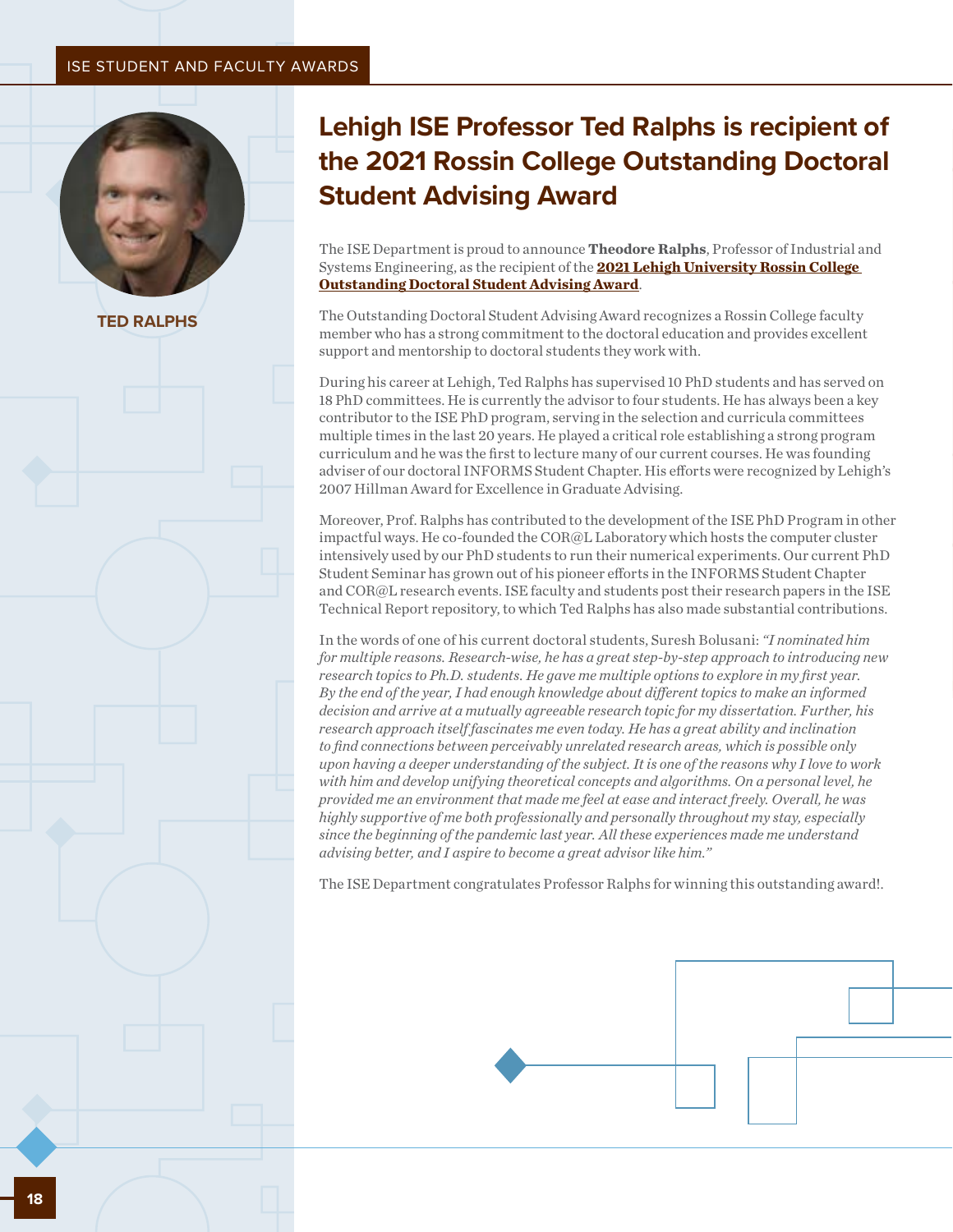

### **GIAVANNA TABBACHINO**

### **Lawrence E. White Fellowship 2021**

The Industrial and Systems Engineering Department is pleased to announce **Giavanna Tabbachino** as the recipient of the 2021 Lawrence E. White Fellowship for Master's in Management Science and Engineering offered by the ISE Department. This fellowship is made available through the generosity of Lehigh and department alumnus Lawrence E. White ('64, '65, '69) for a full tuition towards 30 credits of master's degree study.

Giavanna Tabbachino is currently an undergraduate senior at Lehigh University, majoring in Industrial and Systems Engineering and minoring in Women, Gender, and Sexuality Studies. Throughout her time at Lehigh, Giavanna has challenged herself academically and athletically as a member of Lehigh's Division I Cross Country and Track and Field teams. She looks forward to continuing her education with intentions of pursuing a career in logistics and supply chain management.

Lawrence E. White earned a bachelor's degree in Electrical Engineering from Lehigh in 1964, followed by a master's degree in Management Science in 1965 and a Ph.D. in Industrial Engineering in 1969. While a student, White was a member of the wrestling team and Theta Delta Chi. He has made his career in real estate, and is currently a consultant with Red Jacket Development. White has long supported initiatives at Lehigh, and is a member of the Asa Packer Society and Tower Society. His generosity has supported the renovation of Grace Hall, Athletics Partnership, and the wrestling program. In 1999, White endowed the Lawrence E. White '64 Head Wrestling Coach position.

White and his wife Ann have seven children between them, and live in Orlando, FL. Larry was honored with the ISE Distinguished Alumni Award in 2018.

The Selection Committee was formed by Professors Luis Nunes Vicente (chair), Robert H. Storer, and Tamás Terlaky.

The ISE Department is grateful to the White Family for their generosity and investment in Lehigh's mission to produce leaders who will serve and inspire others.

### **Van Hoesen Family Best Publication Award 2021**

Through a generous gift from the Van Hoesen family, the Industrial and Systems Engineering Department is pleased to announce **Baoyu Zhou** as the recipient of the seventh annual Van Hoesen Family Best Publication Award. Baoyu will receive a \$1,000 monetary prize for his paper:

A. Berahas, F.E. Curtis, and B. Zhou, *Limited-Memory BFGS with Displacement Aggregation*. ISE Technical Report, 19T-001 Lehigh University, to appear in Mathematical Programming.

The Van Hoesen Family Best Publication competition was established in the ISE Department in 2015. This award inspires students to publish influential research, software tools, and applications.

Everett Van Hoesen graduated from Lehigh University in 1955. He was a Distinguished Military Graduate, attained membership in the engineering honor society Tau Beta Pi, and was honored with the ISE Distinguished Alumni Award in 2014.

The Selection Committee was formed by Professors Ted Ralphs (chair), Daniel P. Robinson, and Luis F. Zuluaga.

The ISE Department is grateful to the Van Hoesen family for their continued support of ISE and inspiring excellence in research.



**BAOYU ZHOU**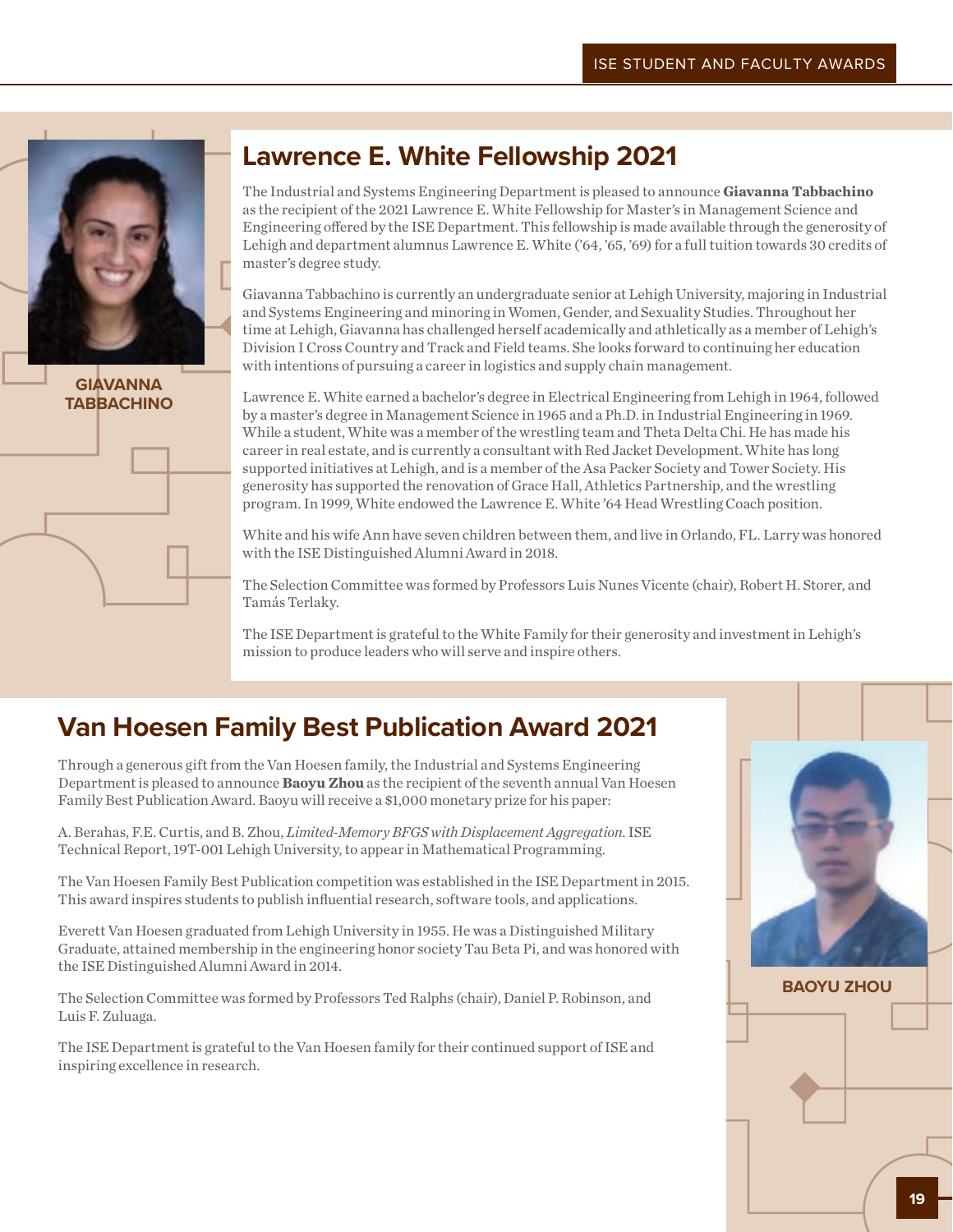

**ALLY MACHLIS**



**CAMERON MENNA**

### **MIT Supply Chain Excellence Award 2021**

Each year MIT presents its Supply Chain Excellence Award to outstanding graduating seniors from Lehigh. The ISE Department is pleased to announce that **Suyeon Hong** received an Honorable Mention for the 2021 MIT Supply Chain Excellence Award. **Cameron Menna** was named as a Qualified Nominee of the 2021 MIT Supply Chain Excellence Award.

Suyeon is currently enrolled in Lehigh's Industrial and Systems Engineering Program. Cameron is currently enrolled in Lehigh's Integrated Business and Engineering Honors Program.

Suyeon is a senior graduating in May with a Bachelor of Science in Industrial and Systems Engineering and a minor in Supply Chain Management.

As the recipient of an Honorable Mention Award, Suyeon will receive a fellowship toward MIT SCM Master's Program, or an MIT International SCALE master's program at centers in China, Luxembourg, Malaysia, or Spain.

Cameron is a dual degree senior graduating in May with a Bachelor of Science in Integrated Business and Engineering, majoring in Finance and also a Bachelor of Science in Industrial and Systems Engineering.

As a qualified nominee, Cameron will receive a fellowship to an MIT International SCALE master's program centers in China, Luxembourg, Malaysia, or Spain.

The Lehigh liaisons for the MIT Supply Chain Excellence Award are Professor Lawrence V. Snyder, Department of Industrial and Systems Engineering (Rossin College of Engineering and Applied Science) and Professor Zach G. Zacharia, Department of Decision and Technology Analytics (College of Business).

The ISE Department is extremely proud of these remarkable students and wishes them continued success in their future endeavors.

### **ISE Alumni, Faculty and Student Awards of the Year 2021**

- **•** Industrial and Systems Engineering Distinguished Alumni Award: **Philip Sheibley '81**
- **•** Lawrence E White Fellowship: **Giavanna Tabbachino**
- **•** Van Hoesen Family Best Publication Award: **Baoyu Zhou**
- **•** Industrial and Systems Engineering Sophomore of the Year: **Morgan Heller**
- **•** Integrated Business and Engineering Sophomore of the Year: **Tobey Bill**
- **•** Industrial and Systems Engineering Junior of the Year: **Valentine Perevalov**
- **•** Integrated Business and Engineering Junior of the Year: **Annalise Davis**
- **•** Industrial and Systems Engineering Senior of the Year: **Sophie Smith**
- **•** Integrated Business and Engineering Senior of the Year: **Abbey Goldenberg**
- **•** Industrial and Systems Engineering Master's Student of the Year: **Sean Conway**
- **•** Management Science and Engineering Master's Student of the Year: **Sofia Ramirez**
- **•** Financial Engineering Master's Student of the Year: **Randall Parker**
- **•** Health Systems Engineering Master's Student of the Year: **Joseph Golob**
- **•** Industrial and Systems Engineering Ph.D. Student of the Year: **Baoyu Zhou**
- **•** Undergraduate Faculty Member of the Year: Professor **Robert H. Storer**
- **•** Master's Faculty Member of the Year: Professor **Anna I. Alexandrescu**
- **•** Ph.D. Faculty Member of the Year: Professor **Ted Ralphs**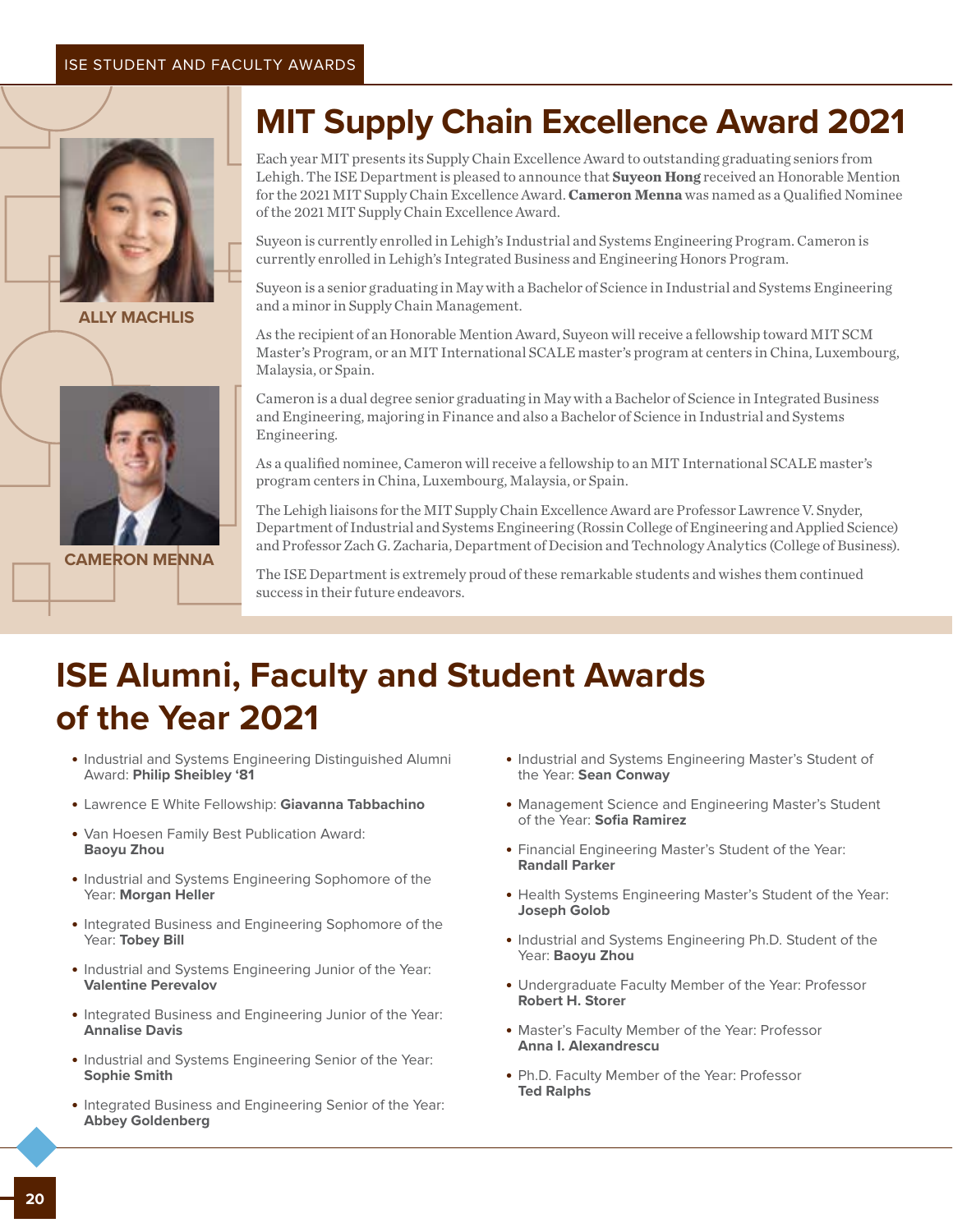

**Majid Jahani receives a 2021 IISE Doctoral Student Colloquium Best Presentation award**

### **MAHID JAHANI**

The ISE Department is pleased to announce that ISE PhD graduate **Majid Jahani** was awarded **Best Presentation** award of one of the three tracks of the **2021 IISE Doctoral Student Colloquium** for his work titled Quasi-Newton Methods for Deep Learning. The IISE Doctoral Colloquium is a segment of the **[IISE Annual Conference and Expo 2021](https://www.iise.org/Annual/)**, sponsored by the Council of Industrial Engineering Academic Department Heads (**[CIEADH](https://www.iise.org/details.aspx?id=328)**).

The IISE Annual Conference and Expo is the largest event that brings together field experts, gifted scholars and students to learn about the latest advances in the industry, and it is an

excellent forum for collaboration and growth of professional networks.

Majid was nominated for the IISE Doctoral Colloquium by the ISE Department. Acceptance into the IISE Colloquium required a presentation of a virtual poster on May 23. The poster content included a summary of the problem, a unique research contribution, key findings, future work, and answering questions about the work.

The ISE Department is extremely proud of Majid and congratulates him on this great achievement!

# *PhD Defense Dissertations*



**LIYUAN (LEON) CAO**





**MAJID JAHANI YIHE ZHUO**

Congratulations to **Liyuan (Leon) Cao** who successfully defended his PhD thesis *Model-Based Derivative Free Optimization Methods and Analysis of Stochastic Nonlinear Optimization* on April 29, 2021. Liyuan's advisor was Professor Katya Scheinberg. Liyuan is now a postdoctoral researcher at the Beijing International Center for Mathematical Research.

Congratulations to **Majid Jahani** who successfully defended his PhD thesis *Efficient and Scalable Optimization Methods for Training Large-scale Machine Learning Models* on April 28, 2021. Majid's advisor was Professor Martin Takac. Majid has joined Target as a Senior AI Scientist.

Congratulations to **Yihe Zhuo** who successfully defended her PhD thesis *Modeling and Algorithms: Applications in Power Systems and Facility Layouts* on June 14, 2021. Yihe's advisor was Professor Larry V. Snyder. Yihe has joined Amobee as an Operations Research Scientist.

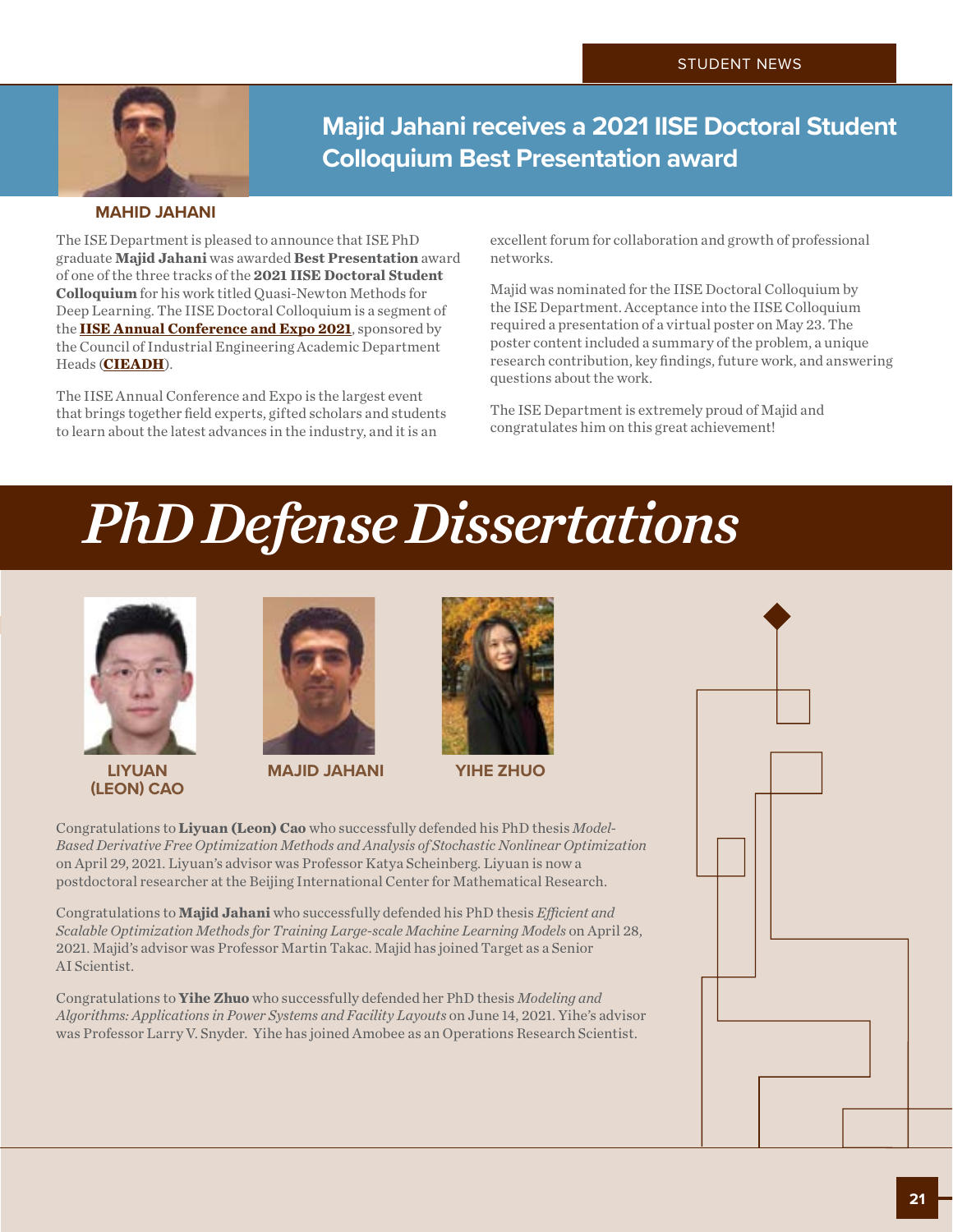### DEGREES AWARDED

### <span id="page-21-0"></span>*DEGREES AWARDED SPRING 2021*

### Ph.D. INDUSTRIAL AND SYSTEMS ENGINEERING

**• Majid Jahani**

### M.ENG. HEALTHCARE SYSTEMS ENGINEERING

- **• Varun Joseph Andrews • Neha Vijay Mandhyani**
- **• Teresa Carotenuto • Ryan Seth**
- 
- **• Jeffrey Dicker • Namya Elsa Thupili**
- **• Joseph Golob • Elizabeth Turi**
- **• Elizabeth Kim • Veliz Croldy**
- 
- **• Jake Levine**

### M.S. INDUSTRIAL AND SYSTEMS ENGINEERING

- **• Sean Conway • Huicong Qian**
	-
- **• Wei Ke • Yujie Zhang**
- **• Sudeep Methai • Jingchao Zhu**
- **• Ved Pate**

### M. ENG. INDUSTRIAL AND SYSTEMS ENGINEERING

- **• Joel Benko • Anuraag Yatin Mehta**
- **• Hannah Chalk • Jake Mella**
- **• Neeraj Sandesh Deodikar • Unnam Nikhil**
- **• Elizabeth Duong • Huicong Qian**
- **• Ashutosh Vilas Inamdar • Chintah Shah**
- **• Quifan Ji • Kush Pravinkumar**
- **• Saketh Lingam**

### M.S. MANAGEMENT SCIENCE AND ENGINEERING

**• Shutian Li**

### B.S. INTEGRATED BUSINESS AND ENGINEERING HONORS PROGRAM (ISE MAJOR)

- **• Anna Francisco • Yanzhe Ma**
	-
- 
- 

**Trivedi**

### **• Abbey Goldenberg • Jack Sullivan**

**• Eliza Howard**

- B.S. INDUSTRIAL AND SYSTEMS ENGINEERING
- **• Robert Allen • Yanzhe Ma**
- **• Thomas Alvarado • Arnella Margolin**
- 
- 
- 
- **• Olivia Braunstein • Samantha Sagi**
- **• Reilly Burns-Cohen • Sophie Smith**
- **• Lyle Chamberlain • Kyle Sparks**
- 
- **• Andrew Fedun • Fangyi Teng**
- 
- 
- 
- 
- **• Suyeon Hong • Zhiyuan Wei**
- 
- 
- **• Conor Leahy**
- 
- 
- **• Samantha Baker • Gustav Masch Jiminez**
- **• Molly Benning • Cameron Menna**
- **• Nathan Blair • Odilon Bertrand Niyomugabo**
	-
	-
	-
- **• Katherine Eyring • Gaivanna Tabbachino**
	-
- **• Abbey Goldenberg • Jorgo Damtew Tesfa**
- **• Paula Gonzalez • Paula Torrebiarte Neuweiler**
- **• Colin Hanlon • Delton Tschida**
- **• Jack Heller • Wade Warner**
	-
- **• Arzoo Karki • Michael Weimann**
- **• Pierre Klur • ZongLe Zhao**

### B.S. INTEGRATED BUSINESS AND ENGINEERING HONORS PROGRAM (FINANCIAL ENGINEERING MAJOR)

**• Elizabeth Drobiz • Abbhinav Sekar**





### *DEGREES AWARDED SUMMER 2021*

### PH.D. INDUSTRIAL SYSTEMS AND ENGINEERING

- **• Liyuan Cao • Yihe Zhuo**
	-

### M. ENG. INDUSTRIAL AND SYSTEMS ENGINEERING

**• Wei Wei**

- 
- 
- -
- **• Nico Lastaukas • Christina Vkingstad**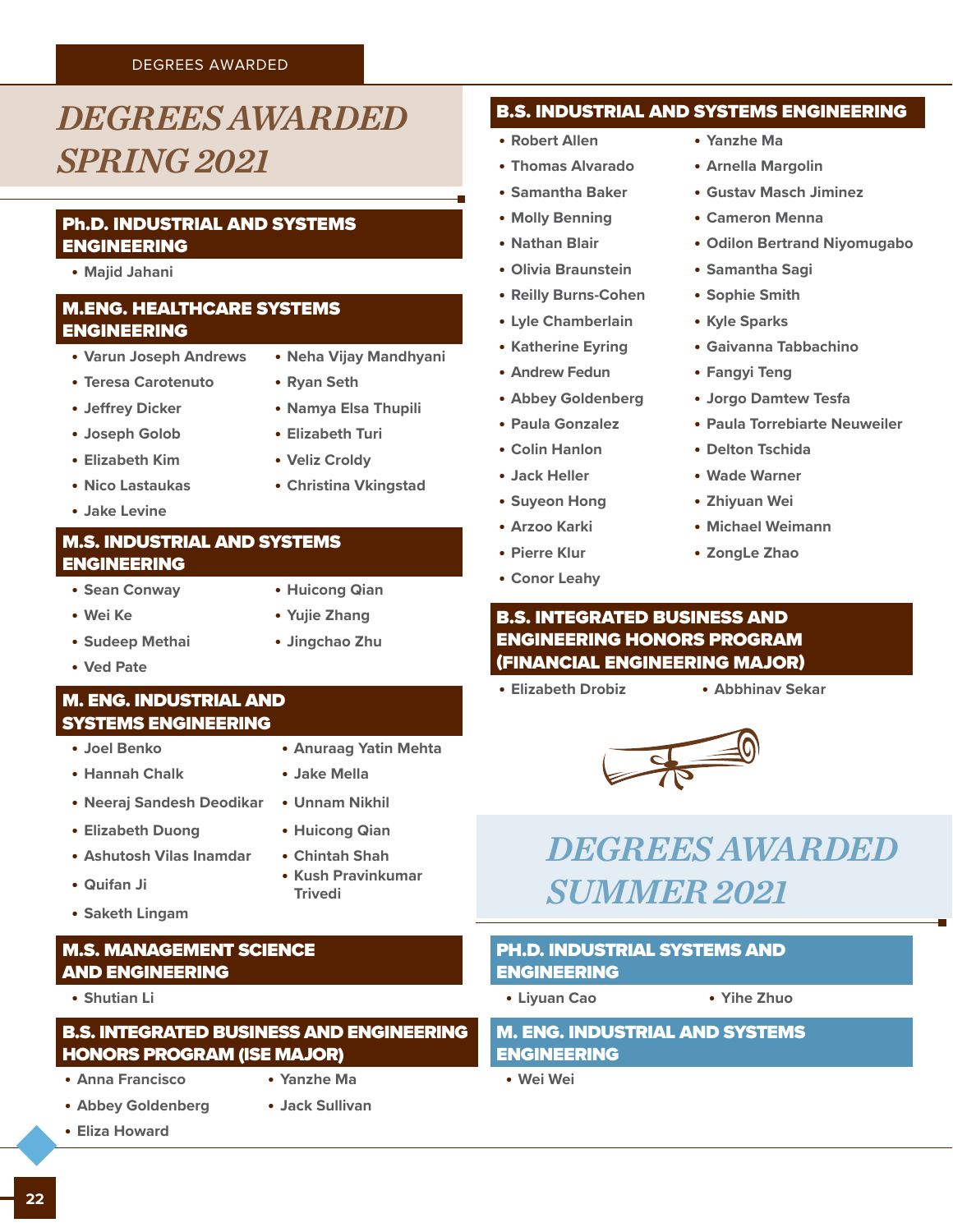### <span id="page-22-0"></span>*DEGREES AWARDED SUMMER 2021 (cont.)*

### M.ENG HEALTHCARE SYSTEMS ENGINEERING

**• Leigh Friedman • Joshua Spair**

### M.ENG. MANAGEMENT SCIENCE AND ENGINEERING

**• Kabita Karki • Sofia Ramirez**



### *ALUMNI NEWS* **ISE Advisory Council Welcomed three new members in the Spring of 2021:**



#### **Chuck Coxhead '88 BSIE, Director of Sales & Marketing, Procensis**

Chuck is a manufacturing executive with 30 years of experience in Engineering, Operations, Sales, Marketing, and General Management. He is well versed in the challenges facing small businesses, especially manufacturers working in commercial and Department of Defense markets.

Over the course of his career, Chuck's career has focused on

process and organizational improvement and growth from the manufacturing operation, to ERP and automation implementation, inventory planning, project management, and supply chain improvements. With Lucent Technologies, he played an instrumental role in commercializing world changing optoelectronics technology powering fiber-optic backbones for worldwide data and voice communications. During his time with Koaxis, Chuck led the creation of a business turn-around with a paradigm-shifting delivery model using eCommerce and "Ready 48" (2 day) lead-time for custom RF-Microwave products.



### **Rob Weisstuch '85 BSIE, Nonprofit Industry Consultant**

Upon graduating from Lehigh Rob joined the consulting firm that would later be known as Accenture and was admitted to the partnership as a member of the Media and Entertainment practice. After leaving Accenture Rob served in several leadership roles for companies including Unisys, HIT Entertainment, and HarperCollins Publishers. Rob pivoted to a career focused on working with nonprofits and became COO of 100Kin10, a national nonprofit

focused on improving STEM education in the United States. He currently continues consulting work for nonprofits, serves as a member of the board of New York City-based Education Through Music, and was elected to the Mamaroneck district's school board in 2020.



### **Kathleen Zanowic '85 BSIE, Vice President – Senior Privacy Officer, Verizon**

As Vice President-Senior Privacy Officer at Verizon, Kathy Zanowic is responsible for developing and implementing privacy programs and policies enterprise-wide. She ensures that privacy issues are identified and resolved in the design and development of consumer-focused products and services and advises product and

technical teams on privacy controls and permissions for data collection and use practices across networks, technologies and devices. She also responds to laws, regulations, government inquiries, legislation, new industry practices and consumer trends affecting Verizon, its employees and its customers in areas including privacy, big data, machine learning, and artificial intelligence.

Prior to her current position, Ms. Zanowic was Vice President-Federal Government Relations at Verizon and had responsibility for maintaining legislative relationships in the U.S. Congress. Here, she specialized in policy areas including telecom and cable competition, antitrust, intellectual property, and privacy.

Ms. Zanowic holds a BS in Industrial Engineering from Lehigh University and an MBA from George Washington University. She is certified by the International Association of Privacy Professionals as an Information Privacy Professional and Information Privacy Technologist.